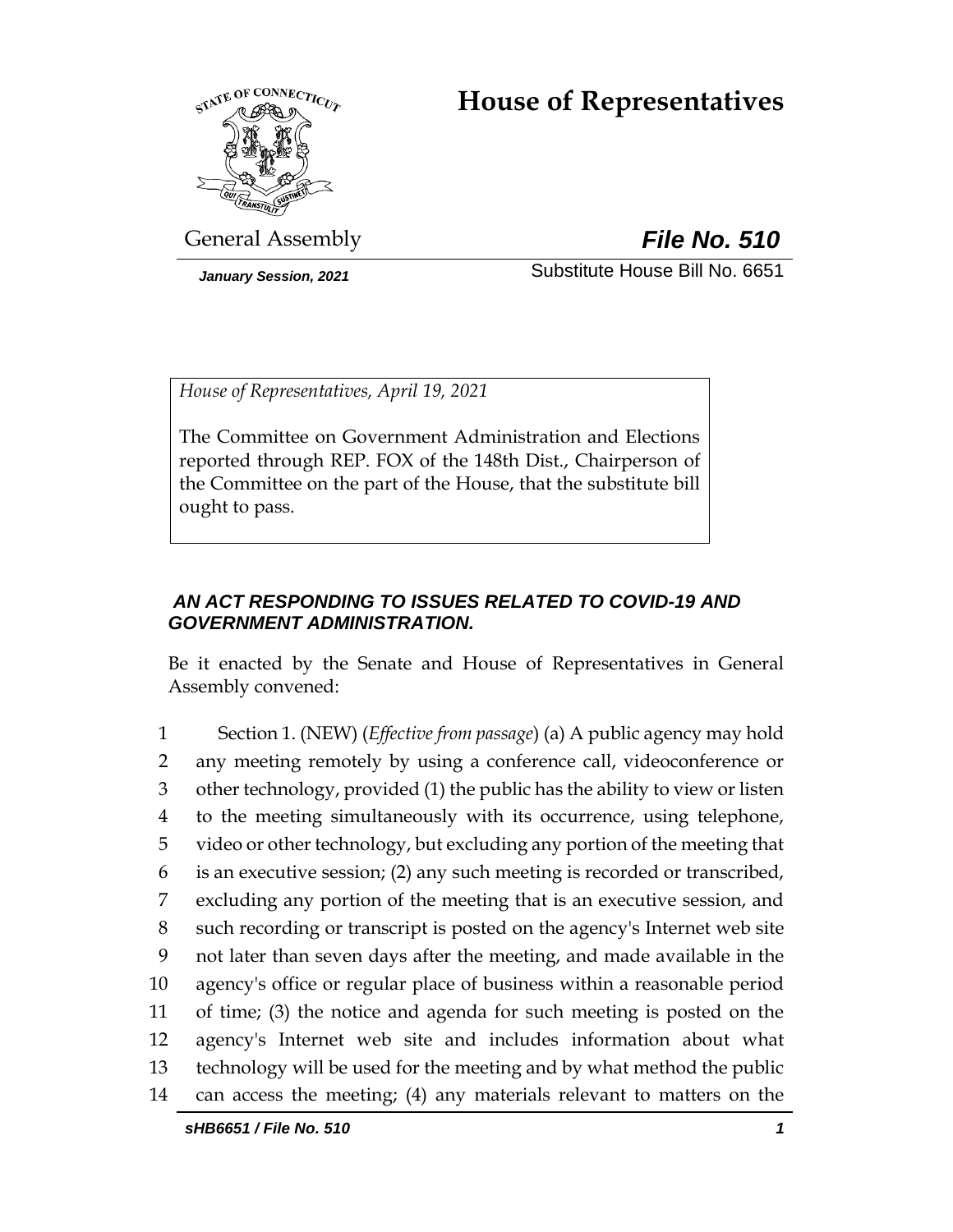agenda, including, but not limited to, materials related to specific applications, if applicable, are submitted to the agency a minimum of twenty-four hours prior to the meeting and posted on the agency's Internet web site for public inspection prior to, during and after the meeting, and any exhibits to be submitted by members of the public are, to the extent feasible, submitted to the agency a minimum of twenty-21 four hours prior to the meeting and posted on the agency's Internet web site for public inspection prior to, during and after the meeting; and (5) any person participating in any such meeting clearly states his or her name and title, if applicable, each time before speaking.

 (b) The provisions of this section shall not be construed to require the posting of any record that is otherwise exempt from disclosure under any provision of the general statutes.

 Sec. 2. Section 1-225 of the general statutes is repealed and the following is substituted in lieu thereof (*Effective from passage*):

 (a) As used in this subsection, "open to the public" includes, but is not 31 limited to, a remote meeting held pursuant to section 1 of this act. The meetings of all public agencies, except executive sessions, **[**as defined in subdivision (6) of section 1-200,**]** shall be open to the public. The votes of each member of any such public agency upon any issue before such public agency shall be reduced to writing and made available for public inspection within forty-eight hours and shall also be recorded in the minutes of the session at which taken. Not later than seven days after the date of the session to which such minutes refer, such minutes shall be available for public inspection and posted on such public agency's Internet web site, if available, except that no public agency of a political subdivision of the state shall be required to post such minutes on an 42 Internet web site unless conducting a remote meeting pursuant to 43 section 1 of this act. Each public agency shall make, keep and maintain a record of the proceedings of its meetings.

 (b) Each such public agency of the state shall file not later than January thirty-first of each year in the office of the Secretary of the State the schedule of the regular meetings of such public agency for the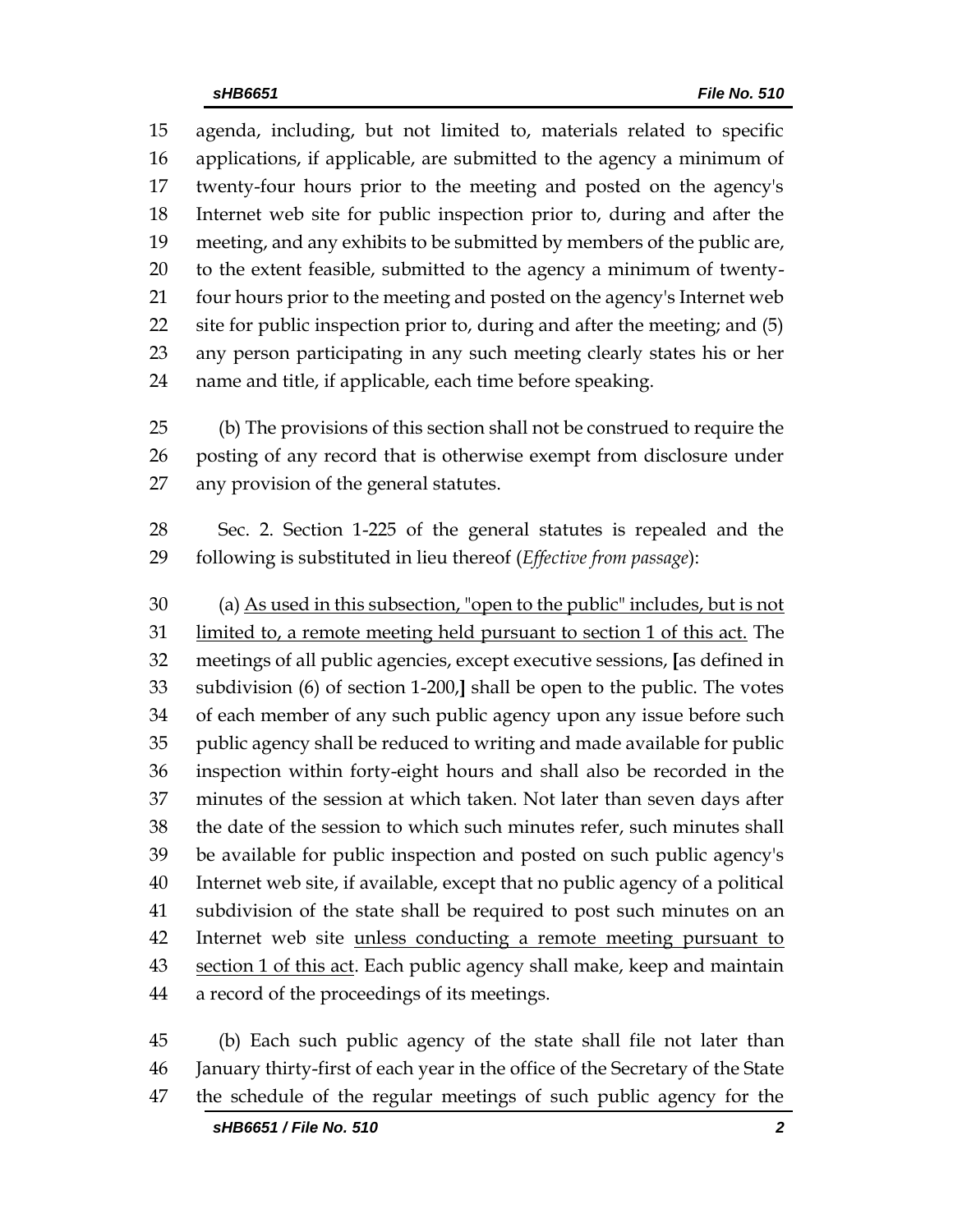ensuing year and shall post such schedule on such public agency's Internet web site, if available, except that such requirements shall not apply to the General Assembly, either house thereof or to any committee thereof. Any other provision of the Freedom of Information Act notwithstanding, the General Assembly at the commencement of each regular session in the odd-numbered years, shall adopt, as part of its joint rules, rules to provide notice to the public of its regular, special, emergency or interim committee meetings. The chairperson or secretary of any such public agency of any political subdivision of the state shall file, not later than January thirty-first of each year, with the clerk of such subdivision the schedule of regular meetings of such public agency for the ensuing year, and no such meeting of any such public agency shall be held sooner than thirty days after such schedule has been filed. The chief executive officer of any multitown district or agency shall file, not later than January thirty-first of each year, with the clerk of each municipal member of such district or agency, the schedule of regular meetings of such public agency for the ensuing year, and no such meeting of any such public agency shall be held sooner than thirty days after such schedule has been filed.

 (c) The agenda of the regular meetings of every public agency, except for the General Assembly, shall be available to the public and shall be filed, not less than twenty-four hours before the meetings to which they refer, (1) in such agency's regular office or place of business, and (2) in the office of the Secretary of the State for any such public agency of the state, in the office of the clerk of such subdivision for any public agency of a political subdivision of the state or in the office of the clerk of each municipal member of any multitown district or agency. For any such public agency of the state, such agenda shall be posted on the public 76 agency's and the Secretary of the State's web sites. Any such agenda of 77 a remote meeting shall comply with the requirements of section 1 of this act. Upon the affirmative vote of two-thirds of the members of a public agency present and voting, any subsequent business not included in such filed agendas may be considered and acted upon at such meetings.

(d) Notice of each special meeting of every public agency, except for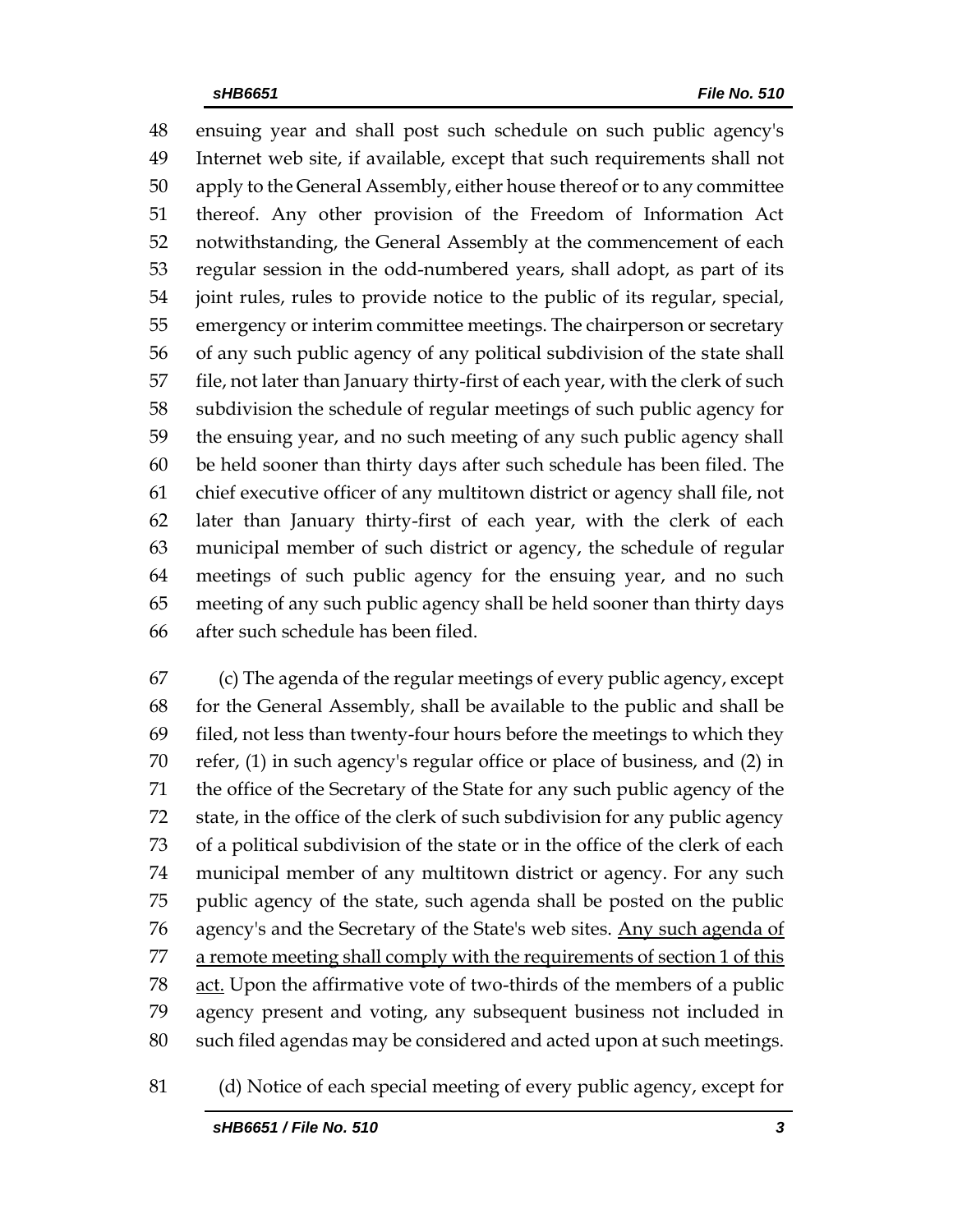the General Assembly, either house thereof or any committee thereof, shall be posted not less than twenty-four hours before the meeting to which such notice refers on the public agency's Internet web site, if available, and given not less than twenty-four hours prior to the time of such meeting by filing a notice of the time and place thereof in the office of the Secretary of the State for any such public agency of the state, in the office of the clerk of such subdivision for any public agency of a political subdivision of the state and in the office of the clerk of each municipal member for any multitown district or agency. The secretary or clerk shall cause any notice received under this section to be posted in his office. Such notice shall be given not less than twenty-four hours prior to the time of the special meeting; provided, in case of emergency, except for the General Assembly, either house thereof or any committee thereof, any such special meeting may be held without complying with the foregoing requirement for the filing of notice but a copy of the minutes of every such emergency special meeting adequately setting forth the nature of the emergency and the proceedings occurring at such meeting shall be filed with the Secretary of the State, the clerk of such political subdivision, or the clerk of each municipal member of such multitown district or agency, as the case may be, not later than seventy- two hours following the holding of such meeting. The notice shall specify the time and place of the special meeting and the business to be transacted, and if to be held remotely, shall comply with the requirements of section 1 of this act. No other business shall be considered at such meetings by such public agency. In addition, such written notice shall be delivered to the usual place of abode of each member of the public agency or by electronic means at an address 109 designated by such member, so that the same is received prior to such special meeting. The requirement of delivery of such written notice may be dispensed with as to any member who at or prior to the time the meeting convenes files with the clerk or secretary of the public agency a written waiver of delivery of such notice. Such waiver may be given **[**by telegram**]** electronically. The requirement of delivery of such written notice may also be dispensed with as to any member who is actually present at the meeting at the time it convenes. Nothing in this section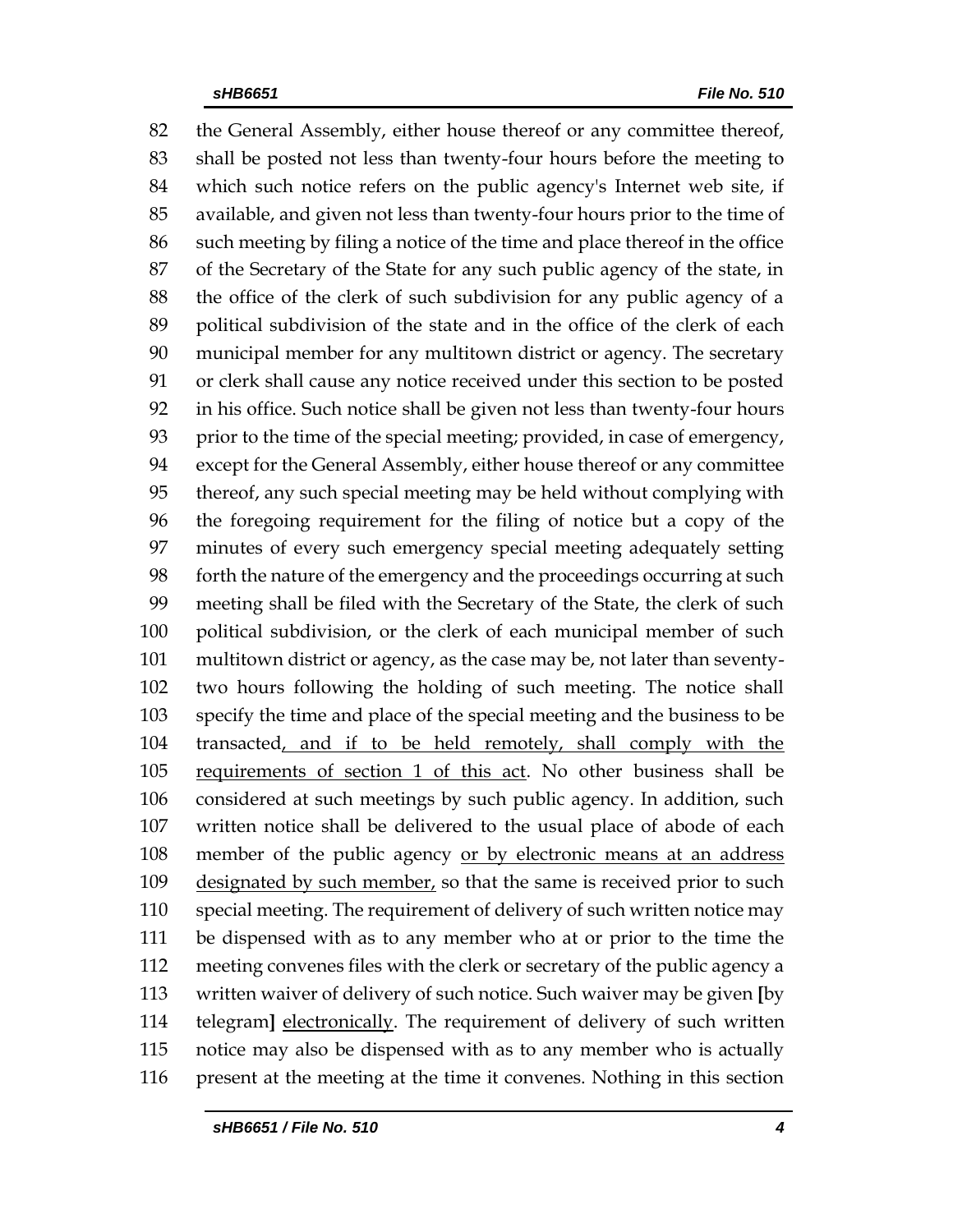shall be construed to prohibit any agency from adopting more stringent notice requirements.

 (e) No member of the public shall be required, as a condition to attendance at a meeting of any such body, to register the member's name, or furnish other information, or complete a questionnaire or otherwise fulfill any condition precedent to the member's attendance.

 (f) A public agency may hold an executive session **[**, as defined in subdivision (6) of section 1-200,**]** upon an affirmative vote of two-thirds of the members of such body present and voting, taken at a public meeting or a remote meeting held pursuant to section 1 of this act and stating the reasons for such executive session. **[**, as defined in section 1- 200.**]**

 (g) In determining the time within which or by when a notice, agenda, record of votes or minutes of a special meeting or an emergency special meeting are required to be filed under this section, Saturdays, Sundays, legal holidays and any day on which the office of the agency, the Secretary of the State or the clerk of the applicable political subdivision or the clerk of each municipal member of any multitown district or agency, as the case may be, is closed, shall be excluded.

 Sec. 3. Section 1-226 of the general statutes is repealed and the following is substituted in lieu thereof (*Effective from passage*):

 (a) At any meeting of a public agency which is open to the public, 139 pursuant to the provisions of section 1-225, as amended by this act, proceedings of such public agency may be recorded, photographed, broadcast or recorded for broadcast, subject to such rules as such public 142 agency may have prescribed prior to such meeting, by any person or by any newspaper, radio broadcasting company or television broadcasting company, provided any remote meeting shall be available for viewing and recorded in accordance with section 1 of this act. Any recording, radio, television or photographic equipment may be so located within the meeting room as to permit the recording, broadcasting either by radio, or by television, or by both, or the photographing of the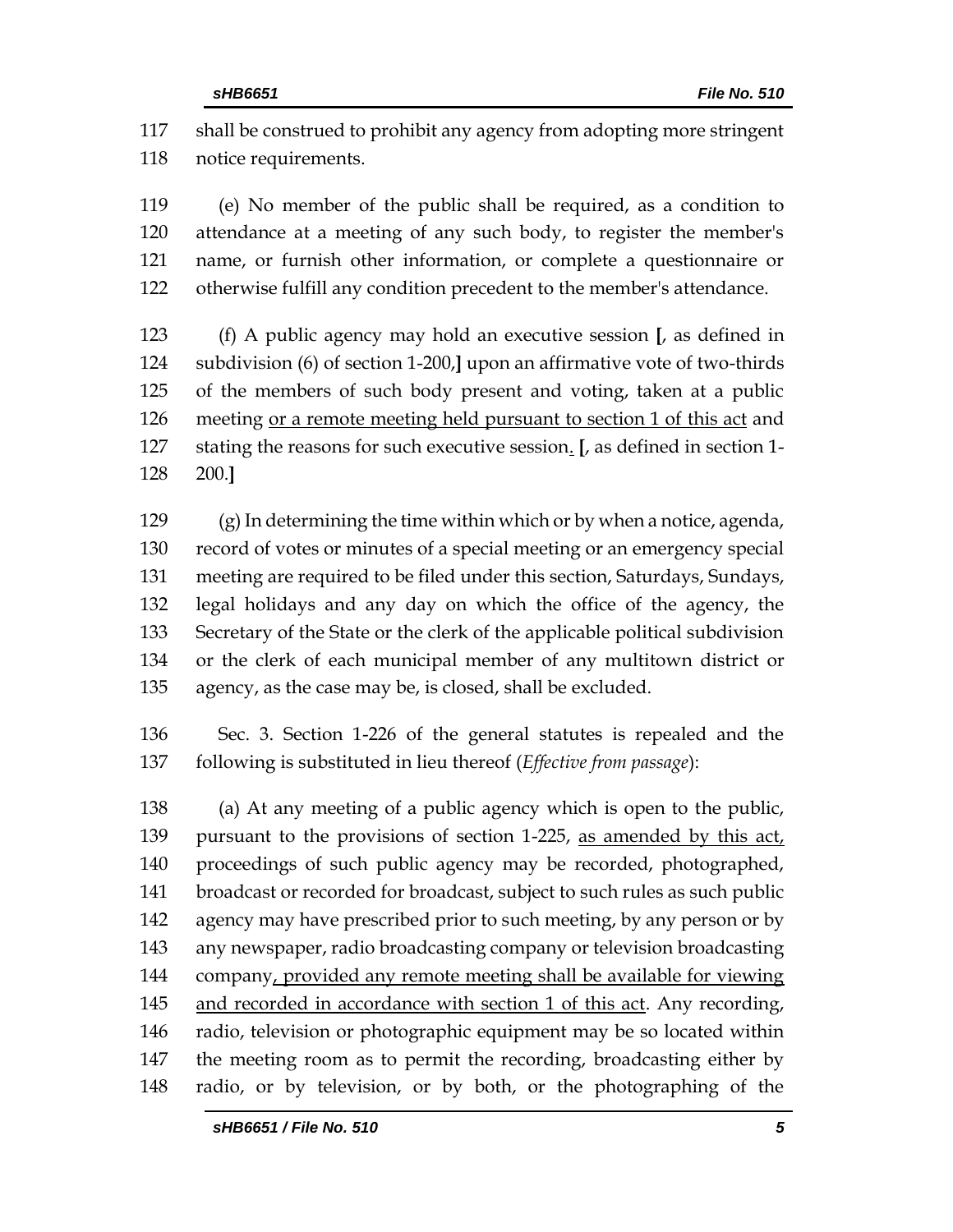proceedings of such public agency. The photographer or broadcaster and its personnel, or the person recording the proceedings, shall be required to handle the photographing, broadcast or recording as inconspicuously as possible and in such manner as not to disturb the proceedings of the public agency. As used **[**herein**]** in this section, the term **[**television shall include**]** "television" includes the transmission of visual and audible signals by cable.

 (b) Any such public agency may adopt rules governing such recording, photography or the use of such broadcasting equipment for radio and television stations but, (1) in the absence of the adoption of such rules and regulations by such public agency prior to the meeting, such recording, photography or the use of such radio and television equipment shall be permitted as provided in subsection (a) of this section, and (2) any such rules and regulations concerning remote meetings shall comply with the requirements of section 1 of this act.

 (c) Whenever there is a violation or the probability of a violation of subsections (a) and (b) of this section the superior court, or a judge thereof, for the judicial district in which such meeting is taking place shall, upon application made by affidavit that such violation is taking place or that there is reasonable probability that such violation will take place, issue a temporary injunction against any such violation without notice to the adverse party to show cause why such injunction should not be granted and without the plaintiff's giving bond. Any person or public agency so enjoined may immediately appear and be heard by the court or judge granting such injunction with regard to dissolving or modifying the same and, after hearing the parties and upon a determination that such meeting should not be open to the public, said court or judge may dissolve or modify the injunction. Any action taken by a judge upon any such application shall be immediately certified to 178 the court to which such proceedings are returnable.

 Sec. 4. Section 1-228 of the general statutes is repealed and the following is substituted in lieu thereof (*Effective from passage*):

*sHB6651 / File No. 510 6* The public agency may adjourn any regular or special meeting to a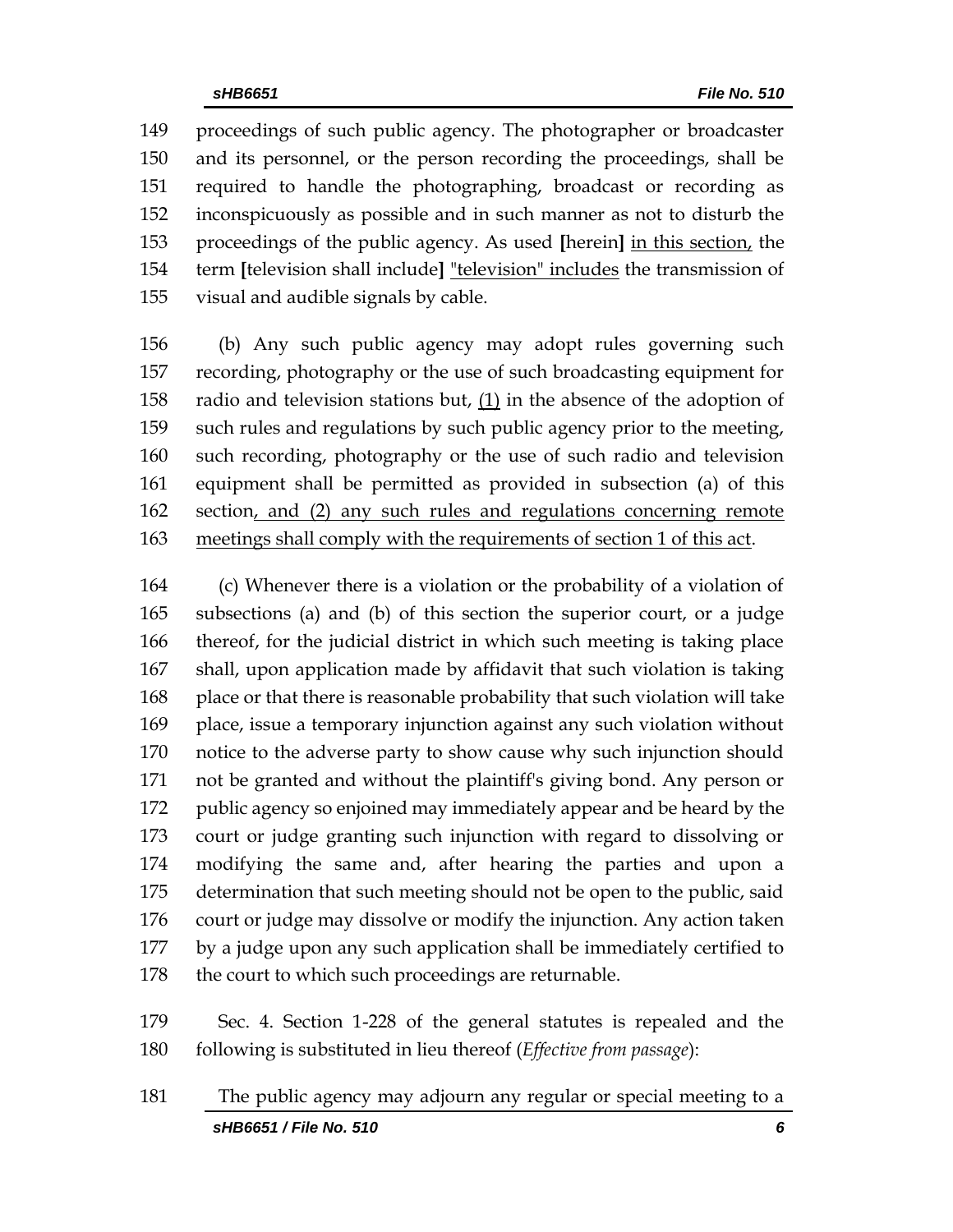time and place specified in the order of adjournment. Less than a quorum may so adjourn from time to time. If all members are absent from any regular meeting the clerk or the secretary of such body may declare the meeting adjourned to a stated time and place and shall cause a written notice of the adjournment to be given in the same manner as 187 provided in section 1-225, as amended by this act, for special meetings, 188 unless such notice is waived as provided for special meetings, or as provided in section 1 of this act, for remote meetings. A copy of the order or notice of adjournment shall be conspicuously posted on or near the door of the place where the regular or special meeting was held, or in a conspicuous place on the Internet web site of the public agency, within twenty-four hours after the time of the adjournment. When an order of adjournment of any meeting fails to state the hour at which the adjourned meeting is to be held, it shall be held at the hour specified for regular meetings, by ordinance, resolution, by law or other rule.

 Sec. 5. Section 1-200 of the general statutes is repealed and the following is substituted in lieu thereof (*Effective from passage*):

 As used in this chapter and section 1 of this act, the following words and phrases shall have the following meanings, except where such terms are used in a context which clearly indicates the contrary:

(1) "Public agency" or "agency" means:

 (A) Any executive, administrative or legislative office of the state or any political subdivision of the state and any state or town agency, any department, institution, bureau, board, commission, authority or official of the state or of any city, town, borough, municipal corporation, school district, regional district or other district or other political subdivision of the state, including any committee of, or created by, any such office, subdivision, agency, department, institution, bureau, board, commission, authority or official, and also includes any judicial office, official, or body or committee thereof but only with respect to its or their administrative functions, and for purposes of this subparagraph, "judicial office" includes, but is not limited to, the Division of Public Defender Services;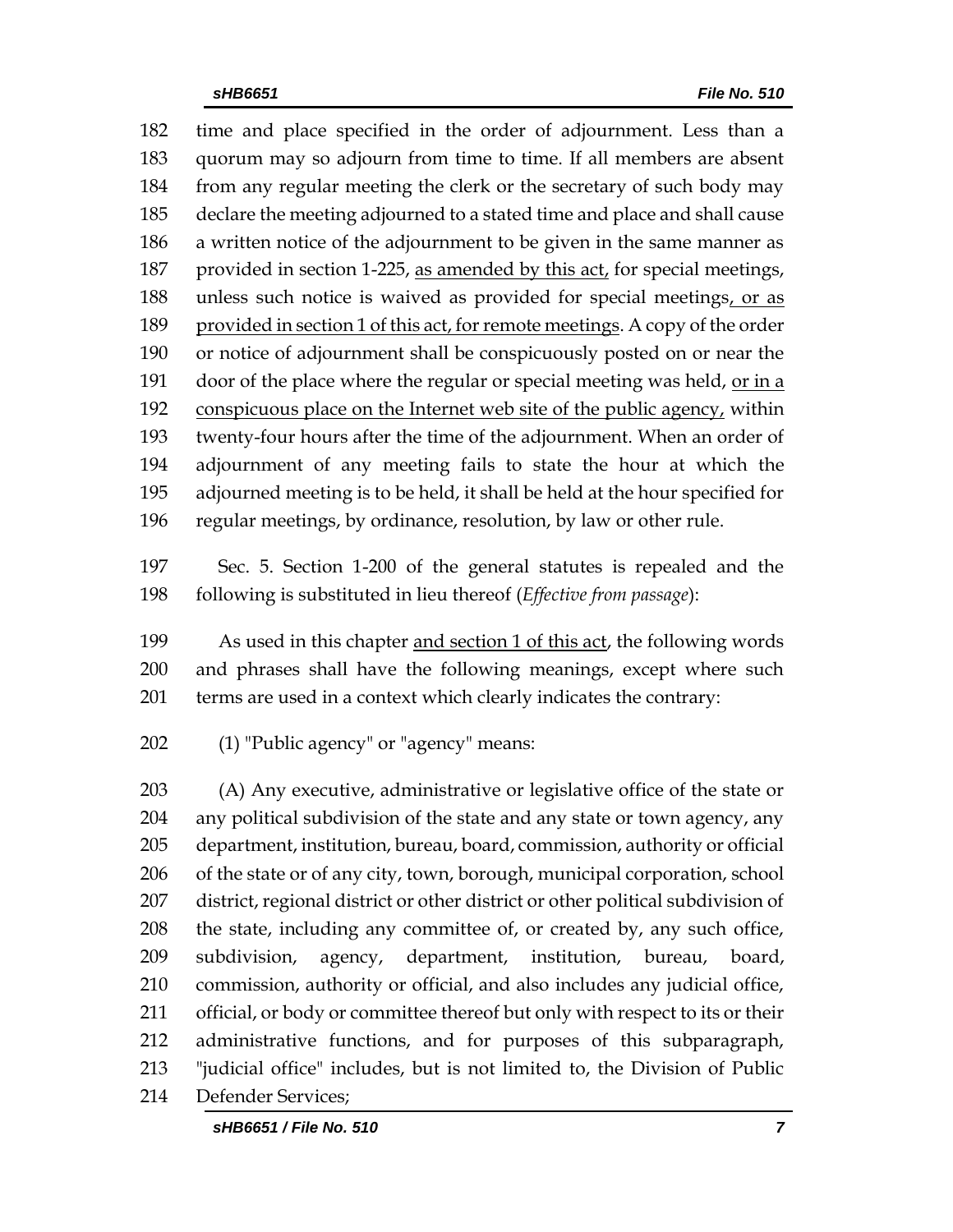(B) Any person to the extent such person is deemed to be the functional equivalent of a public agency pursuant to law; or

(C) Any "implementing agency", as defined in section 32-222.

 (2) "Meeting" means any hearing or other proceeding of a public agency, any convening or assembly of a quorum of a multimember public agency, and any communication by or to a quorum of a multimember public agency, whether in person or by means of electronic equipment, to discuss or act upon a matter over which the public agency has supervision, control, jurisdiction or advisory power. "Meeting" does not include: Any meeting of a personnel search committee for executive level employment candidates; any chance meeting, or a social meeting neither planned nor intended for the purpose of discussing matters relating to official business; strategy or negotiations with respect to collective bargaining; a caucus of members of a single political party notwithstanding that such members also constitute a quorum of a public agency; an administrative or staff meeting of a single-member public agency; and communication limited to notice of meetings of any public agency or the agendas thereof. A quorum of the members of a public agency who are present at any event which has been noticed and conducted as a meeting of another public agency under the provisions of the Freedom of Information Act shall not be deemed to be holding a meeting of the public agency of which they are members as a result of their presence at such event.

 (3) "Caucus" means (A) a convening or assembly of the enrolled members of a single political party who are members of a public agency within the state or a political subdivision, or (B) the members of a multimember public agency, which members constitute a majority of 242 the membership of the agency, or the other members of the agency who constitute a minority of the membership of the agency, who register their intention to be considered a majority caucus or minority caucus, as the case may be, for the purposes of the Freedom of Information Act, provided (i) the registration is made with the office of the Secretary of 247 the State for any such public agency of the state, in the office of the clerk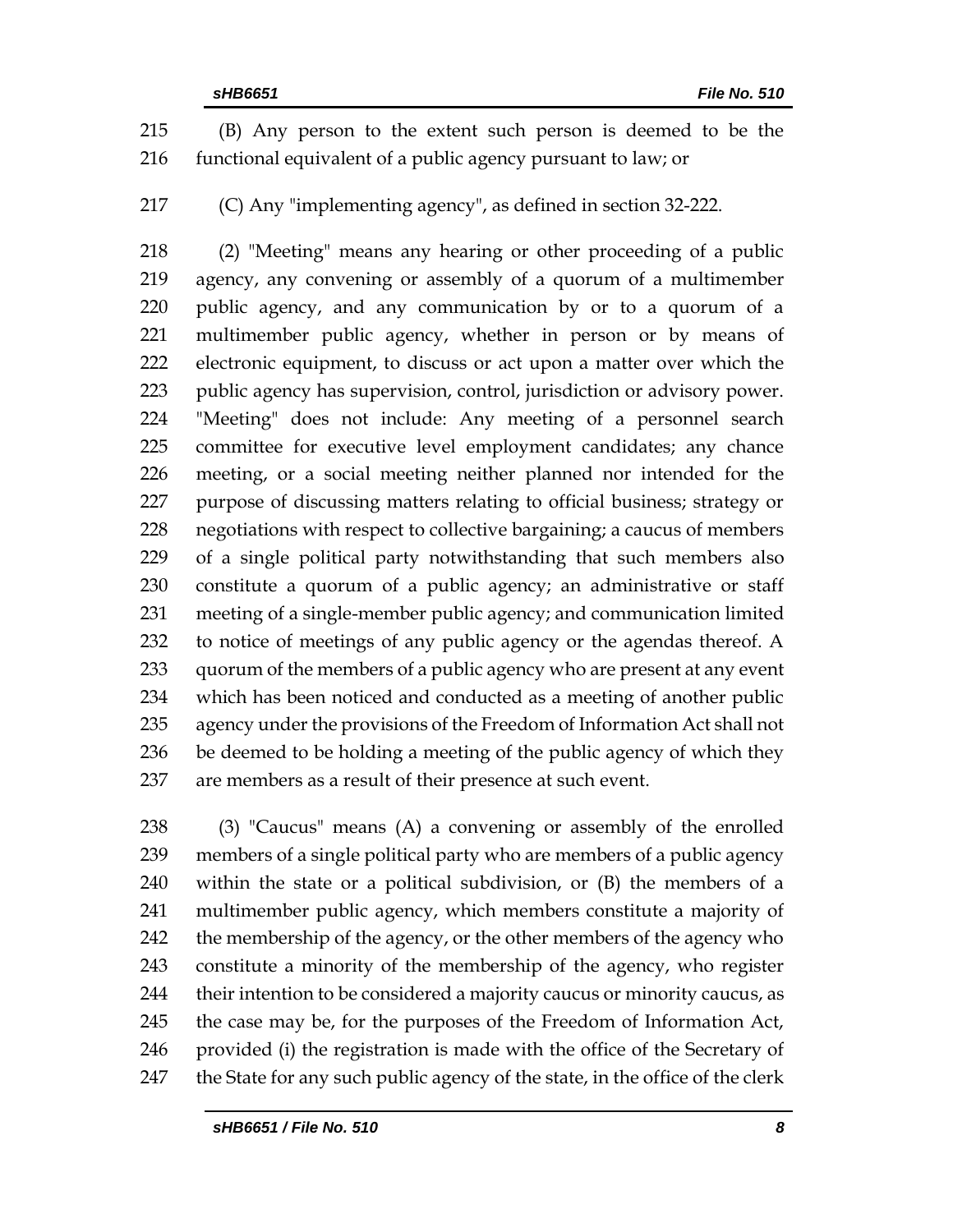of a political subdivision of the state for any public agency of a political subdivision of the state, or in the office of the clerk of each municipal member of any multitown district or agency, (ii) no member is registered in more than one caucus at any one time, (iii) no such member's registration is rescinded during the member's remaining term of office, and (iv) a member may remain a registered member of the majority caucus or minority caucus regardless of whether the member changes his or her party affiliation under chapter 143.

 (4) "Person" means natural person, partnership, corporation, limited liability company, association or society.

 (5) "Public records or files" means any recorded data or information relating to the conduct of the public's business prepared, owned, used, received or retained by a public agency, or to which a public agency is entitled to receive a copy by law or contract under section 1-218, whether such data or information be handwritten, typed, tape-recorded, 263 printed, photostated, photographed or recorded by any other method.

 (6) "Executive sessions" means a meeting of a public agency at which the public is excluded for one or more of the following purposes: (A) Discussion concerning the appointment, employment, performance, evaluation, health or dismissal of a public officer or employee, provided that such individual may require that discussion be held at an open meeting; (B) strategy and negotiations with respect to pending claims or pending litigation to which the public agency or a member thereof, because of the member's conduct as a member of such agency, is a party until such litigation or claim has been finally adjudicated or otherwise settled; (C) matters concerning security strategy or the deployment of security personnel, or devices affecting public security; (D) discussion of the selection of a site or the lease, sale or purchase of real estate by the 276 state or a political subdivision of the state when publicity regarding such site, lease, sale, purchase or construction would adversely impact the 278 price of such site, lease, sale, purchase or construction until such time as all of the property has been acquired or all proceedings or transactions concerning same have been terminated or abandoned; and (E)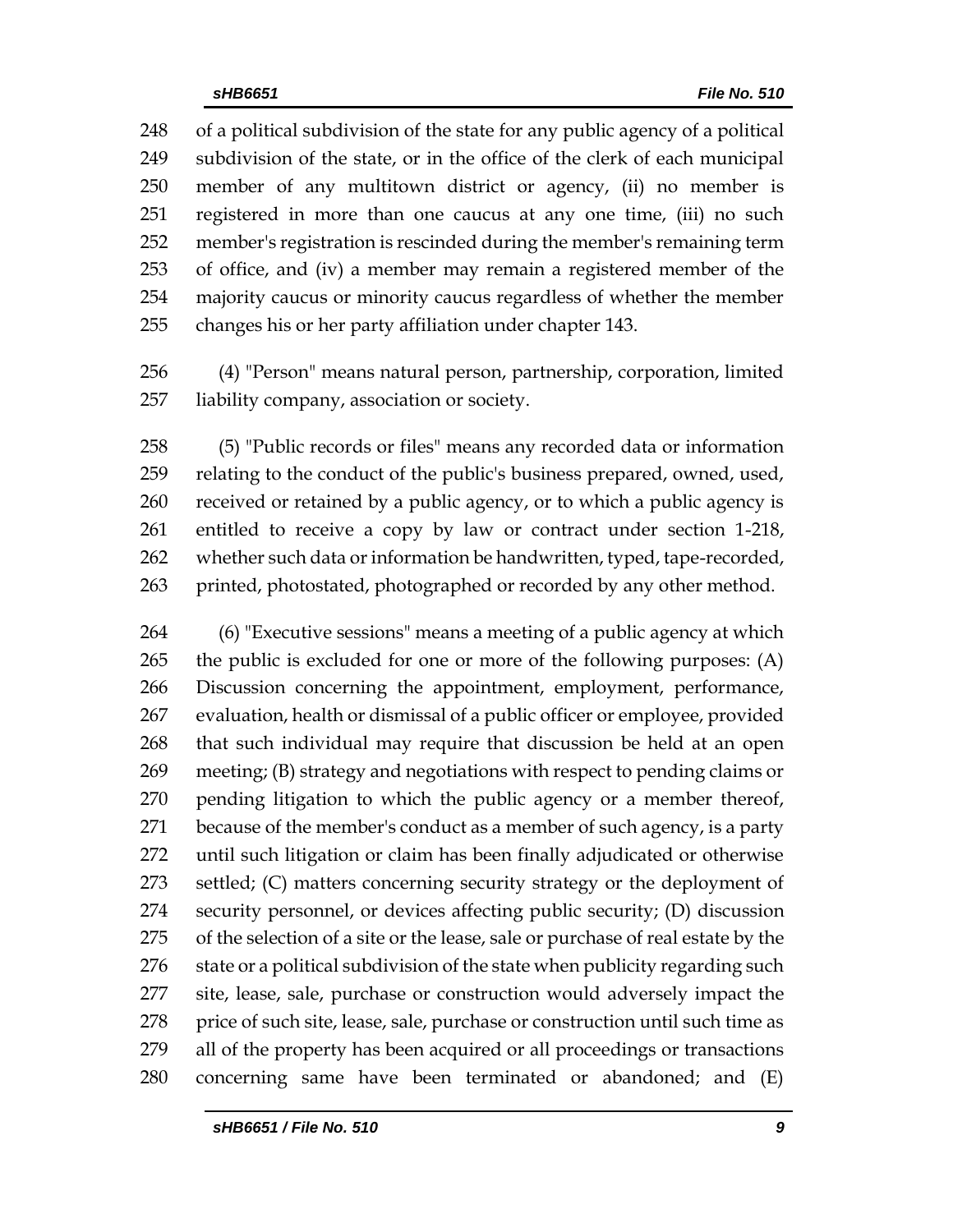discussion of any matter which would result in the disclosure of public records or the information contained therein described in subsection (b) of section 1-210.

 (7) "Personnel search committee" means a body appointed by a public agency, whose sole purpose is to recommend to the appointing agency a candidate or candidates for an executive-level employment position. Members of a "personnel search committee" shall not be considered in determining whether there is a quorum of the appointing or any other public agency.

 (8) "Pending claim" means a written notice to an agency which sets forth a demand for legal relief or which asserts a legal right stating the intention to institute an action in an appropriate forum if such relief or right is not granted.

 $(9)$  "Pending litigation" means  $(A)$  a written notice to an agency which sets forth a demand for legal relief or which asserts a legal right stating the intention to institute an action before a court if such relief or right is not granted by the agency; (B) the service of a complaint against an agency returnable to a court which seeks to enforce or implement legal relief or a legal right; or (C) the agency's consideration of action to enforce or implement legal relief or a legal right.

(10) "Freedom of Information Act" means this chapter.

 (11) "Governmental function" means the administration or management of a program of a public agency, which program has been authorized by law to be administered or managed by a person, where (A) the person receives funding from the public agency for administering or managing the program, (B) the public agency is involved in or regulates to a significant extent such person's administration or management of the program, whether or not such involvement or regulation is direct, pervasive, continuous or day-to- day, and (C) the person participates in the formulation of governmental policies or decisions in connection with the administration or management of the program and such policies or decisions bind the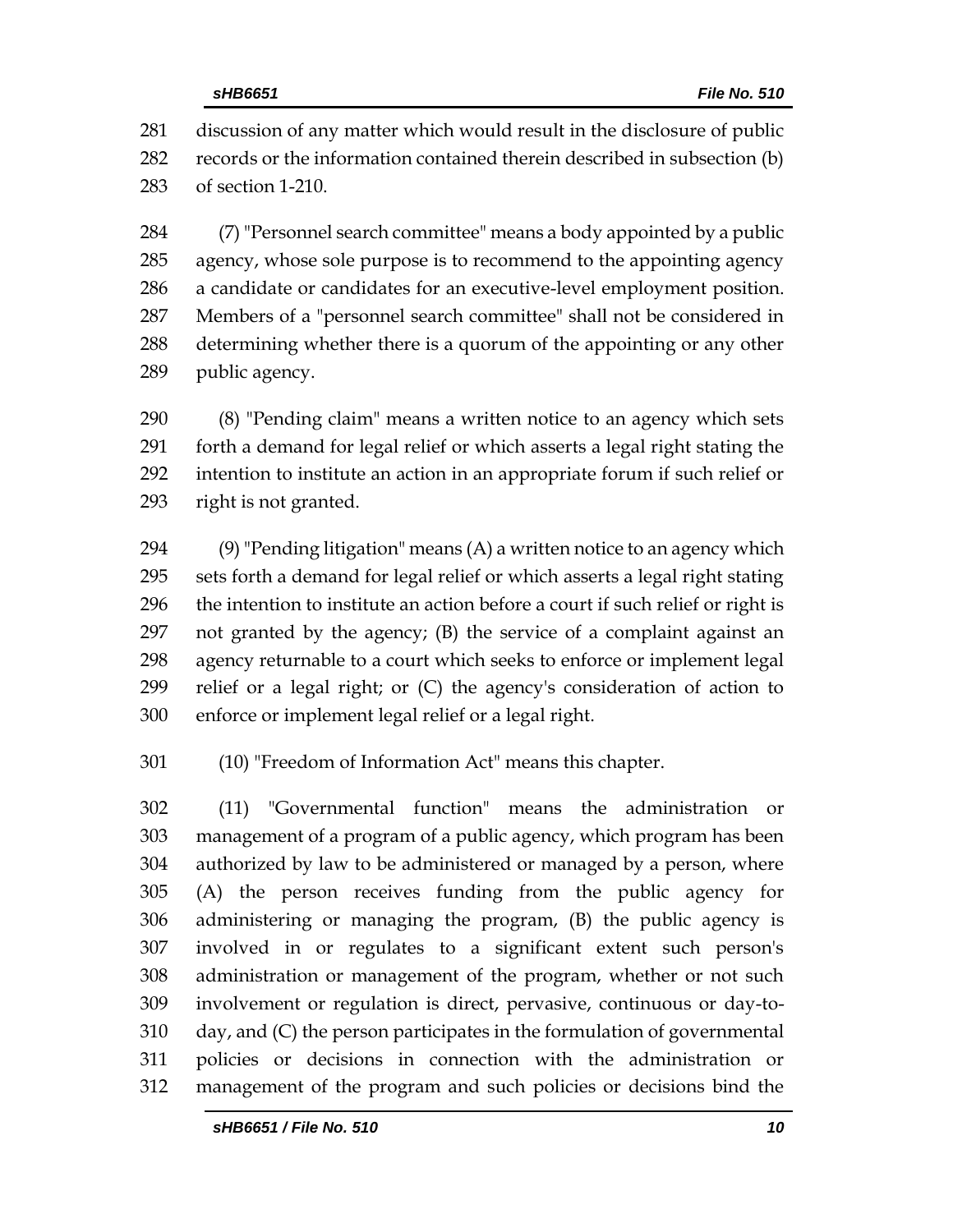public agency. "Governmental function" shall not include the mere provision of goods or services to a public agency without the delegated responsibility to administer or manage a program of a public agency.

 Sec. 6. Subdivision (1) of subsection (b) of section 1-206 of the general statutes is repealed and the following is substituted in lieu thereof (*Effective from passage*):

 (b) (1) (A) Any person denied the right to inspect or copy records under section 1-210 or wrongfully denied the right to attend any meeting of a public agency or denied any other right conferred by the Freedom of Information Act may appeal therefrom to the Freedom of Information Commission, by filing a notice of appeal with said commission. **[**A**]** Except as provided in subparagraph (B) of this 325 subdivision, a notice of appeal shall be filed not later than thirty days after such denial, except in the case of an unnoticed or secret meeting, in which case the appeal shall be filed not later than thirty days after the person filing the appeal receives actual or constructive notice that such meeting was held. For purposes of this subsection, such notice of appeal shall be deemed to be filed on the date it is received by said commission or on the date it is postmarked, if received more than thirty days after the date of the denial from which such appeal is taken. Upon receipt of such notice, the commission shall serve upon all parties, by certified or registered mail, a copy of such notice together with any other notice or order of such commission. In the case of the denial of a request to inspect or copy records contained in a public employee's personnel or medical file or similar file under subsection (c) of section 1-214, the commission shall include with its notice or order an order requiring the public agency to notify any employee whose records are the subject of an appeal, and the employee's collective bargaining representative, if any, of the commission's proceedings and, if any such employee or collective bargaining representative has filed an objection under said subsection (c), the agency shall provide the required notice to such employee and collective bargaining representative by certified mail, return receipt requested or by hand delivery with a signed receipt. A public employee whose personnel or medical file or similar file is the subject of an appeal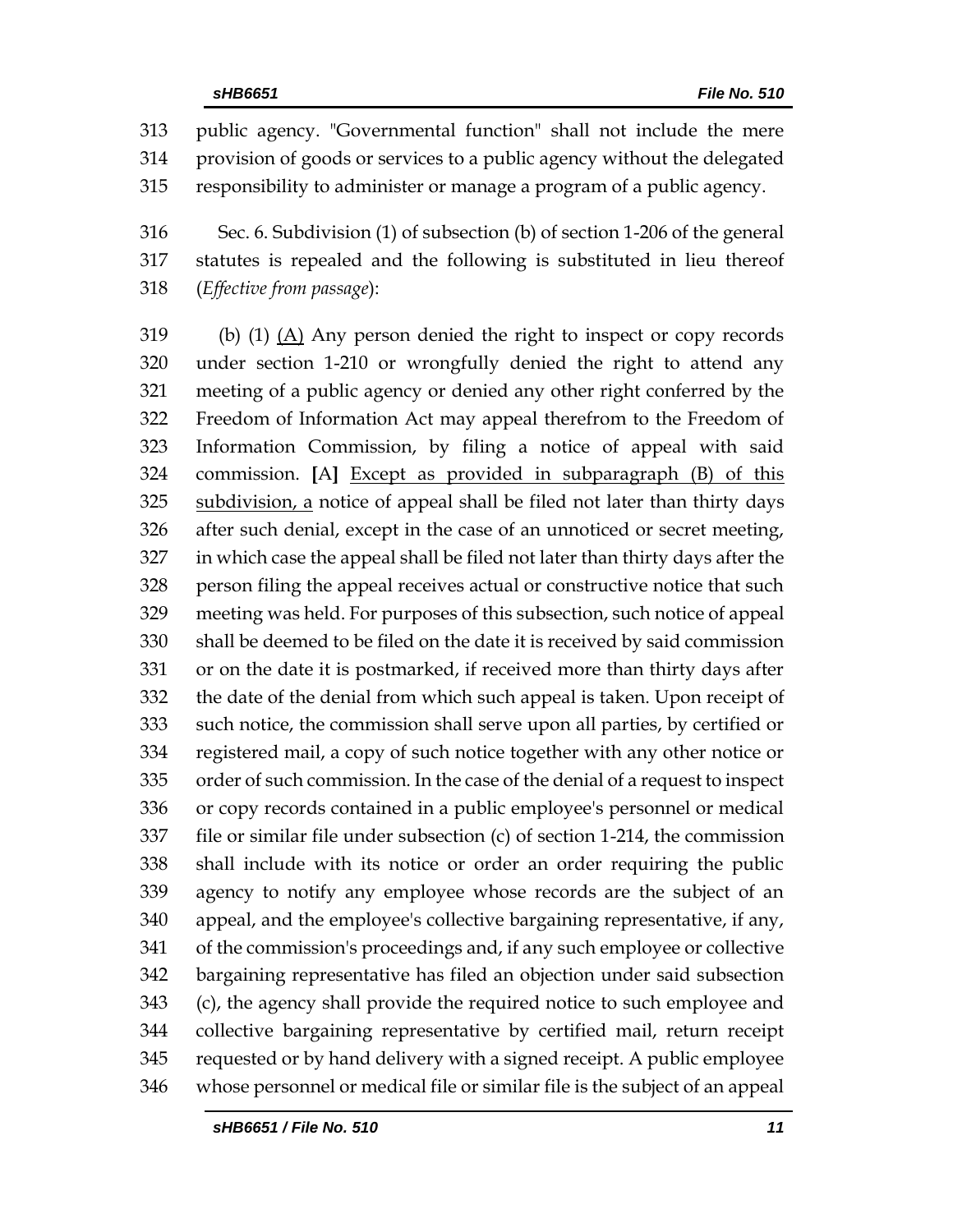under this subsection may intervene as a party in the proceedings on the matter before the commission. **[**Said**]** Except as provided in subparagraph (B) of this subdivision, said commission shall, after due notice to the parties, hear and decide the appeal within one year after the filing of the notice of appeal. The commission shall adopt regulations in accordance with chapter 54, establishing criteria for those appeals which shall be privileged in their assignment for hearing. Any such appeal shall be heard not later than thirty days after receipt of a notice of appeal and decided not later than sixty days after the hearing. If a notice of appeal concerns an announced agency decision to meet in executive session or an ongoing agency practice of meeting in executive sessions, for a stated purpose, the commission or a member or members of the commission designated by its chairperson shall serve notice upon the parties in accordance with this section and hold a preliminary hearing on the appeal not later than seventy-two hours after receipt of the notice, provided such notice shall be given to the parties at least forty-eight hours prior to such hearing. During such preliminary hearing, the commission shall take evidence and receive testimony from the parties. If after the preliminary hearing the commission finds probable cause to believe that the agency decision or practice is in violation of sections 1-200 and 1-225, as amended by this act, the agency shall not meet in executive session for such purpose until the commission decides the appeal. If probable cause is found by the commission, it shall conduct a final hearing on the appeal and render its decision not later than five days after the completion of the preliminary hearing. Such decision shall specify the commission's findings of fact and conclusions of law.

 (B) (i) Any appeal filed on or after the effective date of this section until December 31, 2021, shall not be subject to the deadlines for filing 376 an appeal as set forth in subparagraph  $(A)$  of this subdivision, and (ii) any appeal pending on or filed on or after the effective date of this section until December 31, 2021, shall not be subject to the requirement that the commission decide such appeal within one year as set forth in subparagraph (A) of this subdivision.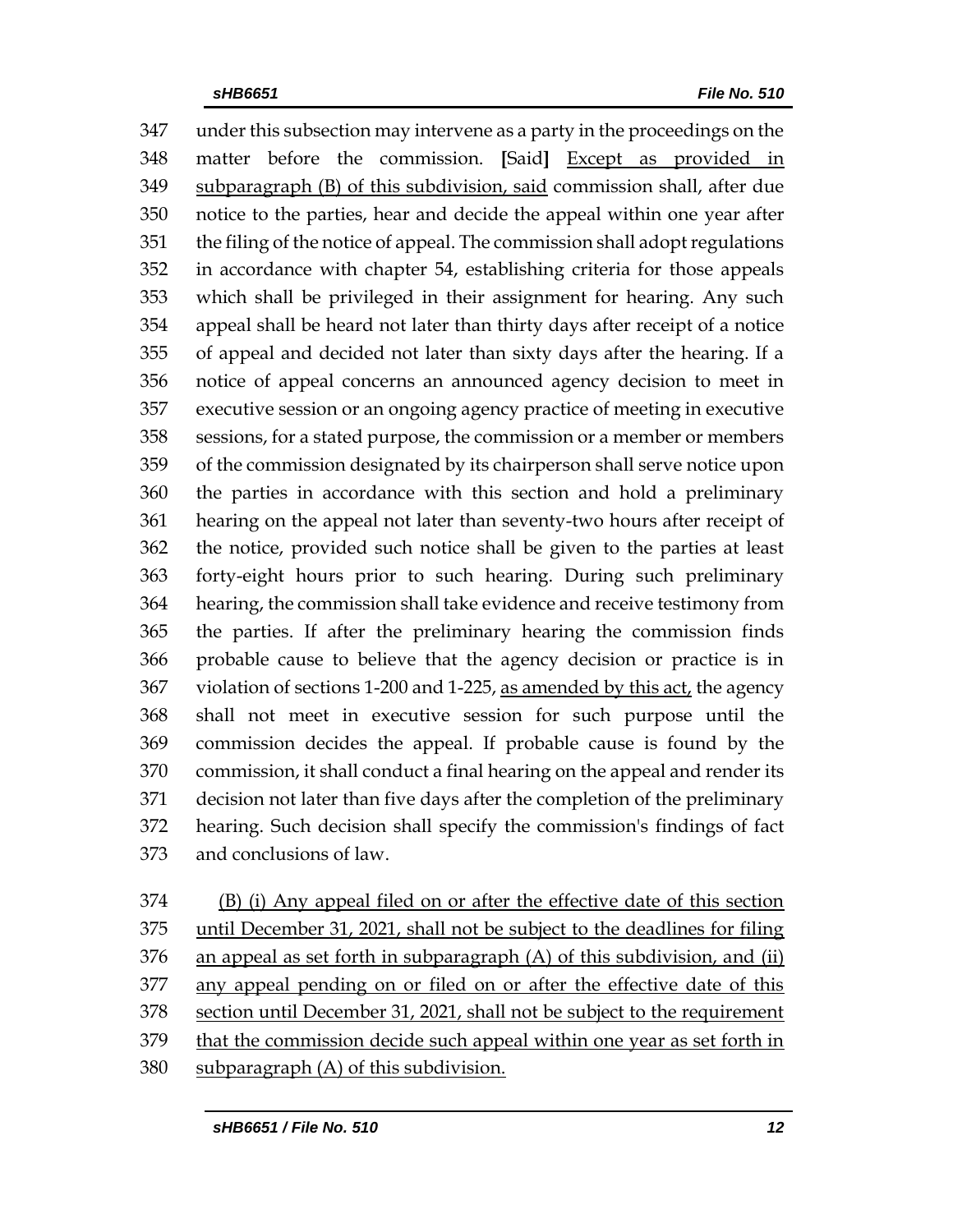Sec. 7. (NEW) (*Effective from passage*) As used in this section, "COVID- 19" means the respiratory disease designated by the World Health Organization on February 11, 2020, as coronavirus 2019, and any related mutation thereof recognized by said organization as a communicable respiratory disease. Notwithstanding any provision of the general statutes, between the effective date of this section and December 31, 2021, inclusive, any department head, as defined in section 4-5 of the general statutes, may issue any directive, rule, guidance or order modifying or suspending any regulatory requirements adopted by the department head that the department head deems necessary to reduce the spread of COVID-19 and to protect the public health.

 Sec. 8. (NEW) (*Effective from passage*) As used in this section, "COVID- 19" means the respiratory disease designated by the World Health Organization on February 11, 2020, as coronavirus 2019, and any related mutation thereof recognized by said organization as a communicable respiratory disease. Notwithstanding any provision of title 7 or 9 of the general statutes, section 10-46 of the general statutes, any special act, municipal charter, ordinance, bylaw or resolution, or any plan of reapportionment approved pursuant to section 10-63*l* of the general statutes, in any municipality where (1) the town meeting, annual town meeting, district meeting or other meeting of electors or voters is the authority for appointing or electing members or officials to any municipal or regional governmental office, board, agency, commission or quasi-municipal corporation, and (2) such appointments require a district or town meeting or election to be held that is scheduled to occur after June 30, 2021, but before December 31, 2021, for the purposes of electing, nominating or appointing such members or officials, the officials responsible for administering any such district or town meeting or election shall use their best efforts to conduct such proceedings using remote means in accordance with the provisions of section 1 of this act, while also implementing measures to safeguard the integrity of the process. If such officials determine that any such district or town meeting or election cannot be conducted safely and accurately by remote means, such officials shall take all reasonable measures to protect the public health, including consulting with local or state public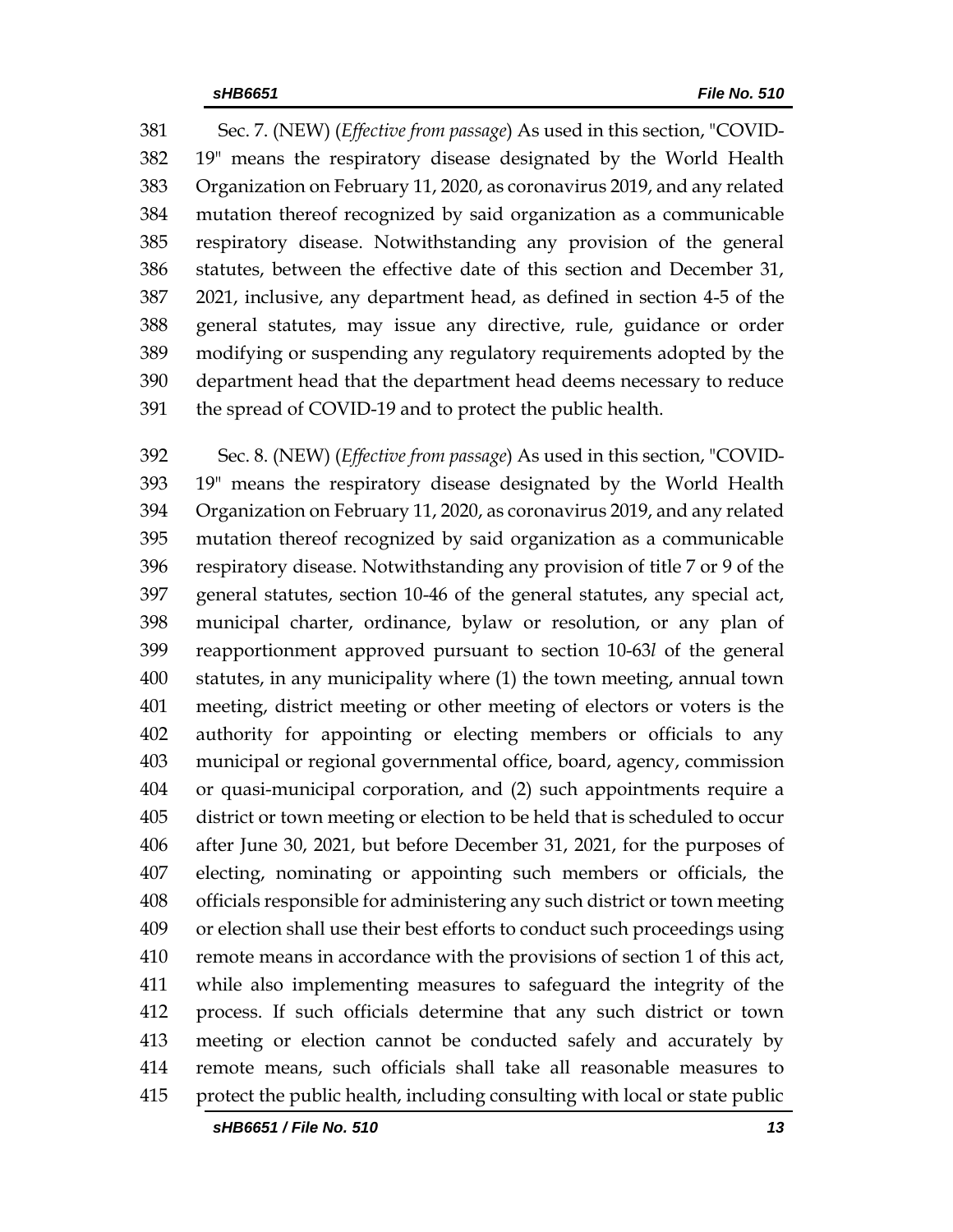health officials and conducting such meeting or election in a way that significantly reduces the risk of transmission of COVID-19.

 Sec. 9. (NEW) (*Effective from passage*) (a) As used in this section, "notary public" means a person appointed by the Secretary of the State pursuant to section 3-94b of the general statutes or a commissioner of the Superior Court as described in section 51-85 of the general statutes. Notwithstanding any provision of the general statutes, between the effective date of this section and December 31, 2021, inclusive, any notarial act that is required under Connecticut law to be performed by a notary public may be performed using an electronic device or process that allows a notary public and a remotely located individual to communicate with each other simultaneously by sight and sound, provided the following conditions are met:

 (1) The individual seeking the notarial act from a notary public, if not personally known to the notary public, shall present satisfactory evidence of identity, as defined in section 3-94a of the general statutes, while connected to the electronic device or process, and may not transmit such evidence prior to or after the transaction;

 (2) The electronic device or process used by the notary public shall be capable of recording the complete notarial act and such recording shall 436 be made and retained by the notary public for not less than ten years;

 (3) The individual seeking the notarial act shall affirmatively represent using the electronic device or process that he or she is physically situated in this state;

 (4) The individual seeking the notarial act shall transmit by fax or electronic means a legible copy of the signed document directly to the notary public on the same date it was executed;

 (5) The notary public may notarize the transmitted copy of the document and transmit such copy to the individual seeking the notarial act by fax or electronic means; and

*sHB6651 / File No. 510 14* (6) The notary public may repeat the notarization of the original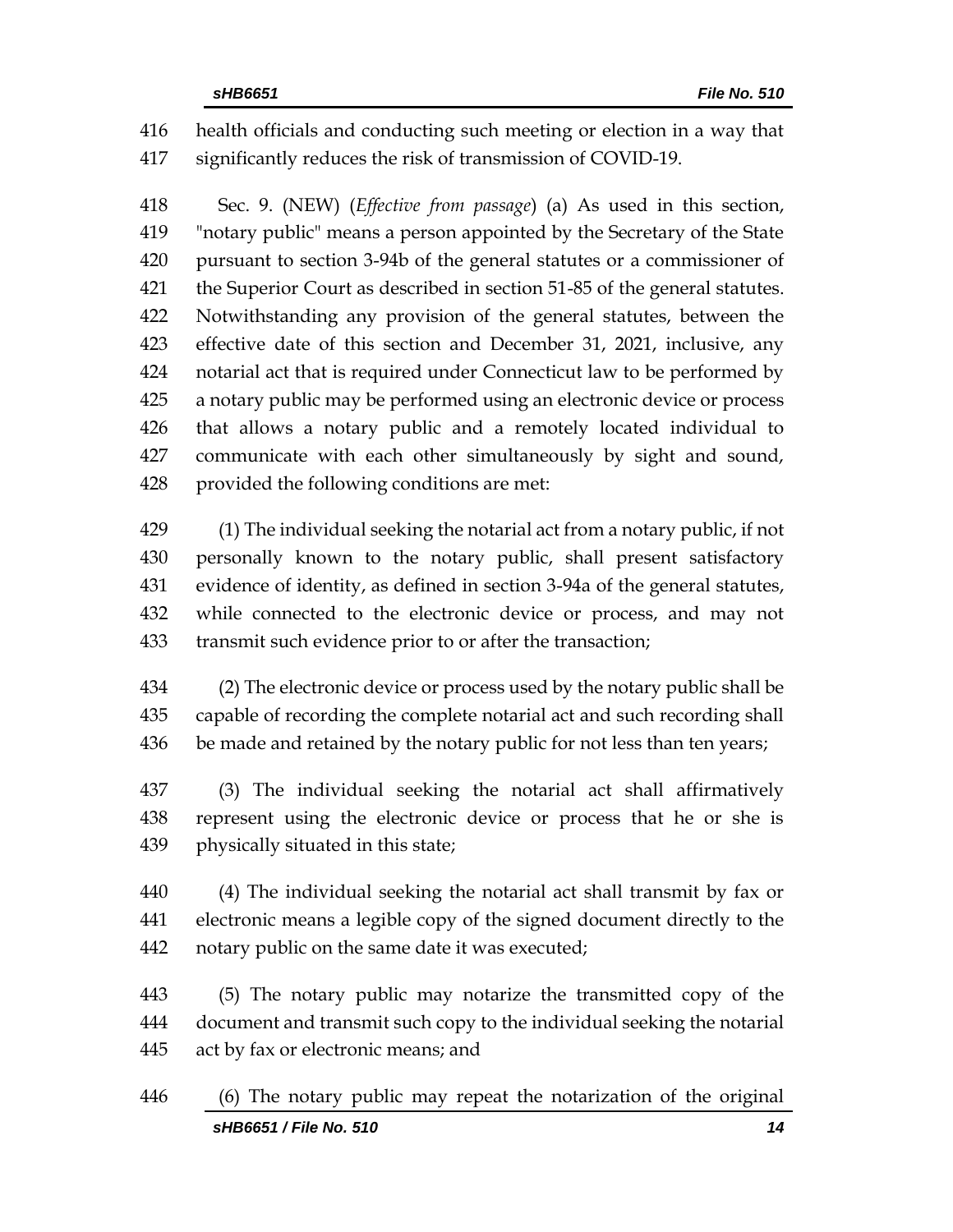signed document as of the date of execution, provided the notary public receives such original signed document, together with the electronically notarized copy, within thirty days after the date of execution.

 (b) Notwithstanding the provisions of subdivisions (1) to (6), inclusive, of subsection (a) of this section, only an attorney admitted to practice law in this state and in good standing may remotely administer a self-proving affidavit to a will pursuant to section 45a-285 of the general statutes or conduct a real estate closing as required under section 51-88a of the general statutes. Any witnessing requirement for a will may be satisfied remotely through the use of an electronic device or process if it is completed under the supervision of a commissioner of the Superior Court. The supervising commissioner shall certify that he or she supervised the remote witnessing of the will.

 (c) Notwithstanding any provision of the general statutes, no witness shall be required for any document requiring a notarial act, other than a will, as set forth in subsection (b) of this section.

 (d) All remotely notarized documents pertaining to real property shall be accepted for recording on the land records by all town clerks. A one-page certification confirming the use of remote notarization procedures shall be attached to each remotely notarized document submitted for recording on the land records in this state.

| This act shall take effect as follows and shall amend the following<br>sections: |              |               |
|----------------------------------------------------------------------------------|--------------|---------------|
|                                                                                  |              |               |
| Section 1                                                                        | from passage | New section   |
| Sec. 2                                                                           | from passage | 1-225         |
| Sec. 3                                                                           | from passage | $1 - 226$     |
| Sec. 4                                                                           | from passage | 1-228         |
| Sec. 5                                                                           | from passage | $1 - 200$     |
| Sec. 6                                                                           | from passage | $1-206(b)(1)$ |
| Sec. 7                                                                           | from passage | New section   |
| Sec. 8                                                                           | from passage | New section   |
| Sec. 9                                                                           | from passage | New section   |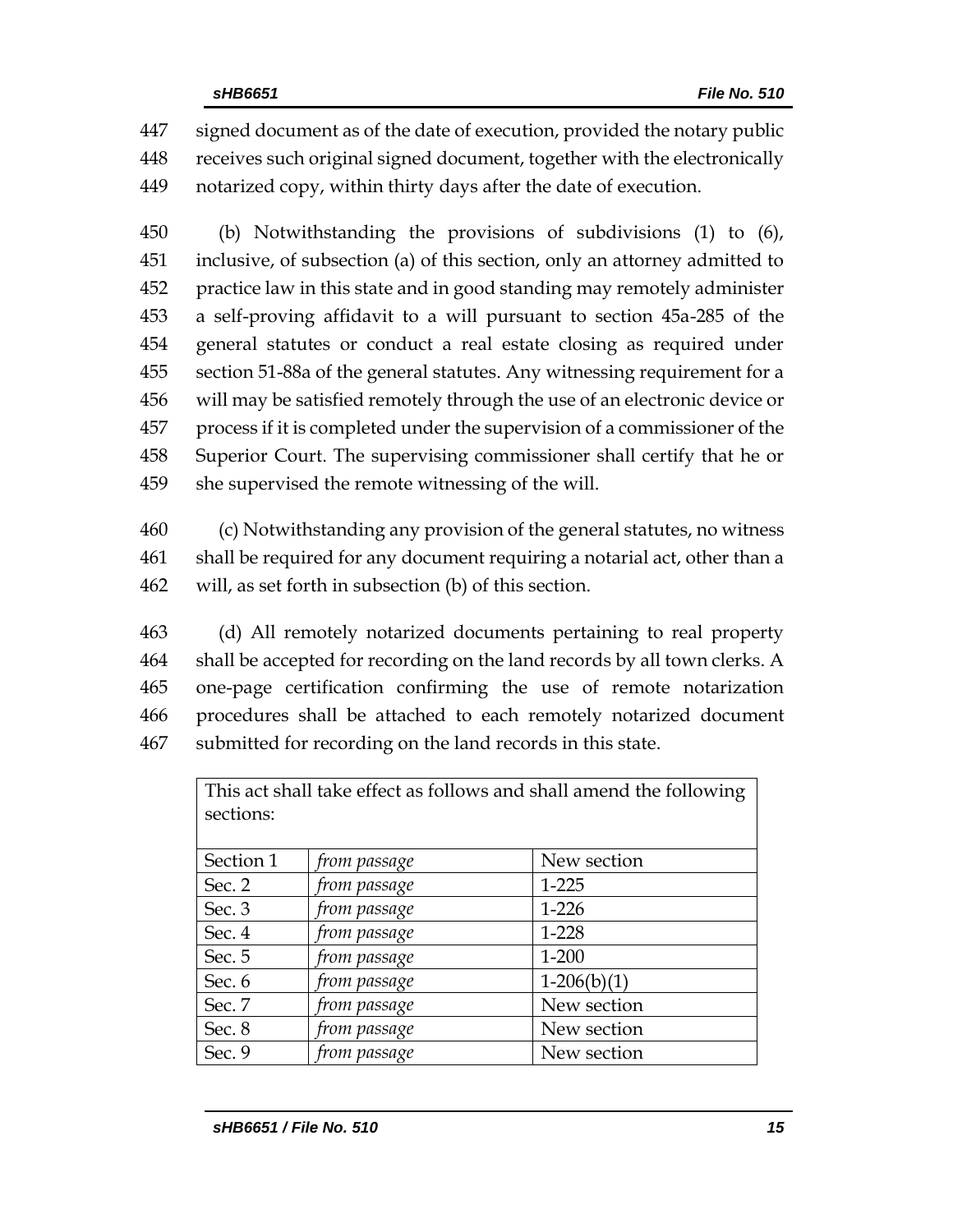# *Statement of Legislative Commissioners:*

Section  $6(b)(1)(B)$  was rewritten for clarity, in Section 9(a) "commissioned" was changed to "appointed" for consistency and in Section  $9(a)(3)$ , (4) and (5), "signatory act" was changed to "notarial act" for consistency.

*GAE Joint Favorable Subst. -LCO*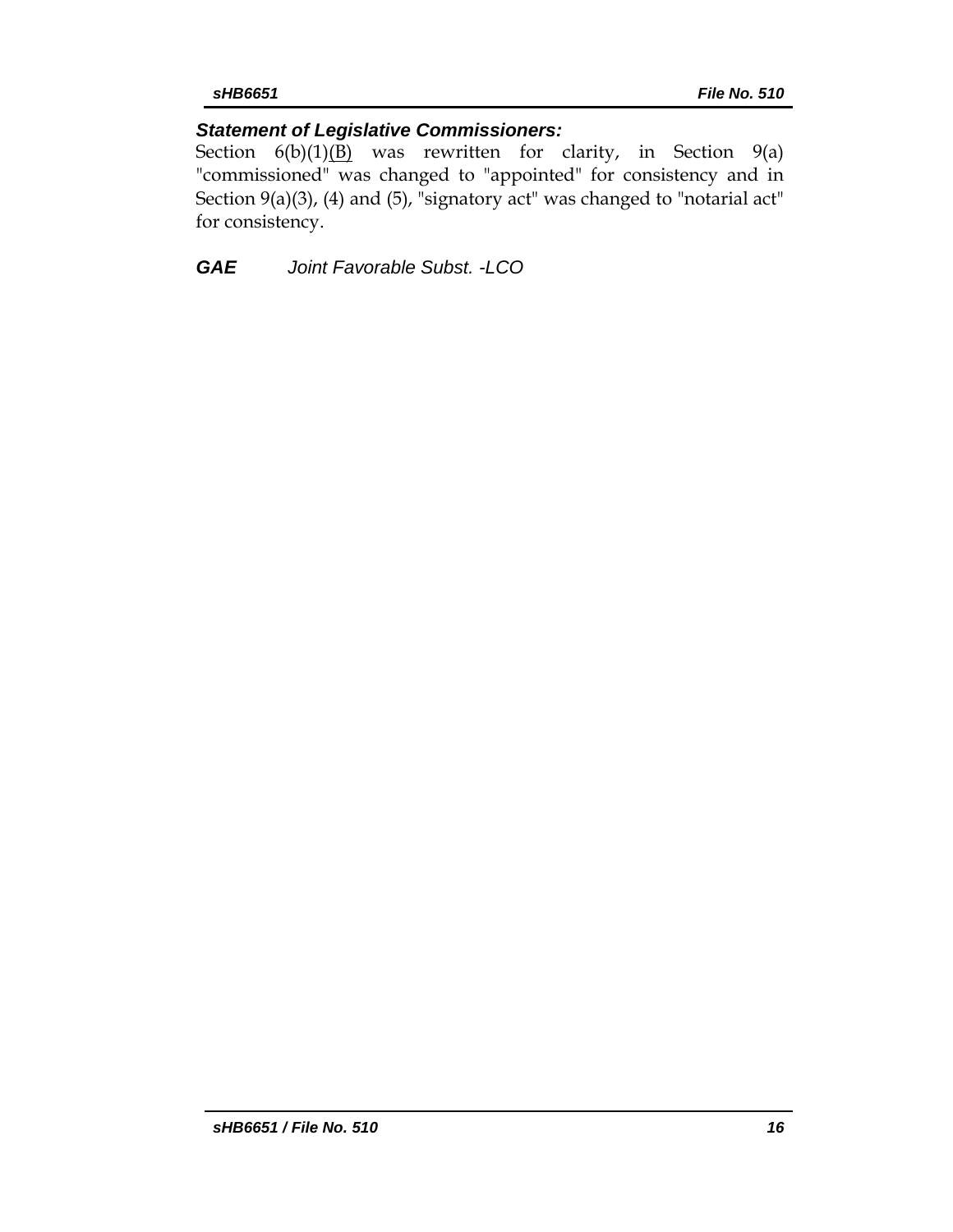*The following Fiscal Impact Statement and Bill Analysis are prepared for the benefit of the members of the General Assembly, solely for purposes of information, summarization and explanation and do not represent the intent of the General Assembly or either chamber thereof for any purpose. In general,*  fiscal impacts are based upon a variety of informational sources, including the analyst's professional *knowledge. Whenever applicable, agency data is consulted as part of the analysis, however final products do not necessarily reflect an assessment from any specific department.*

#### *OFA Fiscal Note*

*State Impact:* None

*Municipal Impact:* None

#### *Explanation*

This bill, which codifies parts of five different executive orders issued by the governor during the COVID-19 pandemic, has no fiscal impact on the state or municipalities.

The bill allows public agencies to hold meetings remotely through conference call, videoconference, or other technology. It specifies that public agency meetings held remotely satisfy the Freedom of Information Act's (FOIA's) requirement that these meetings be open to the public.

The bill also exempts appeals filed or pending with the Freedom of Information Commission on or after the bill's effective date from certain FOIA deadlines until December 31, 2021. It also allows executive branch agency heads to modify or suspend their agency's regulatory requirements.

Lastly, the bill requires officials administering certain district or town meetings or elections to use their best efforts to conduct them remotely and allows notaries public and Superior Court commissioners to perform notarial acts electronically until December 31, 2021.

#### *The Out Years*

*State Impact:* None

*Municipal Impact:* None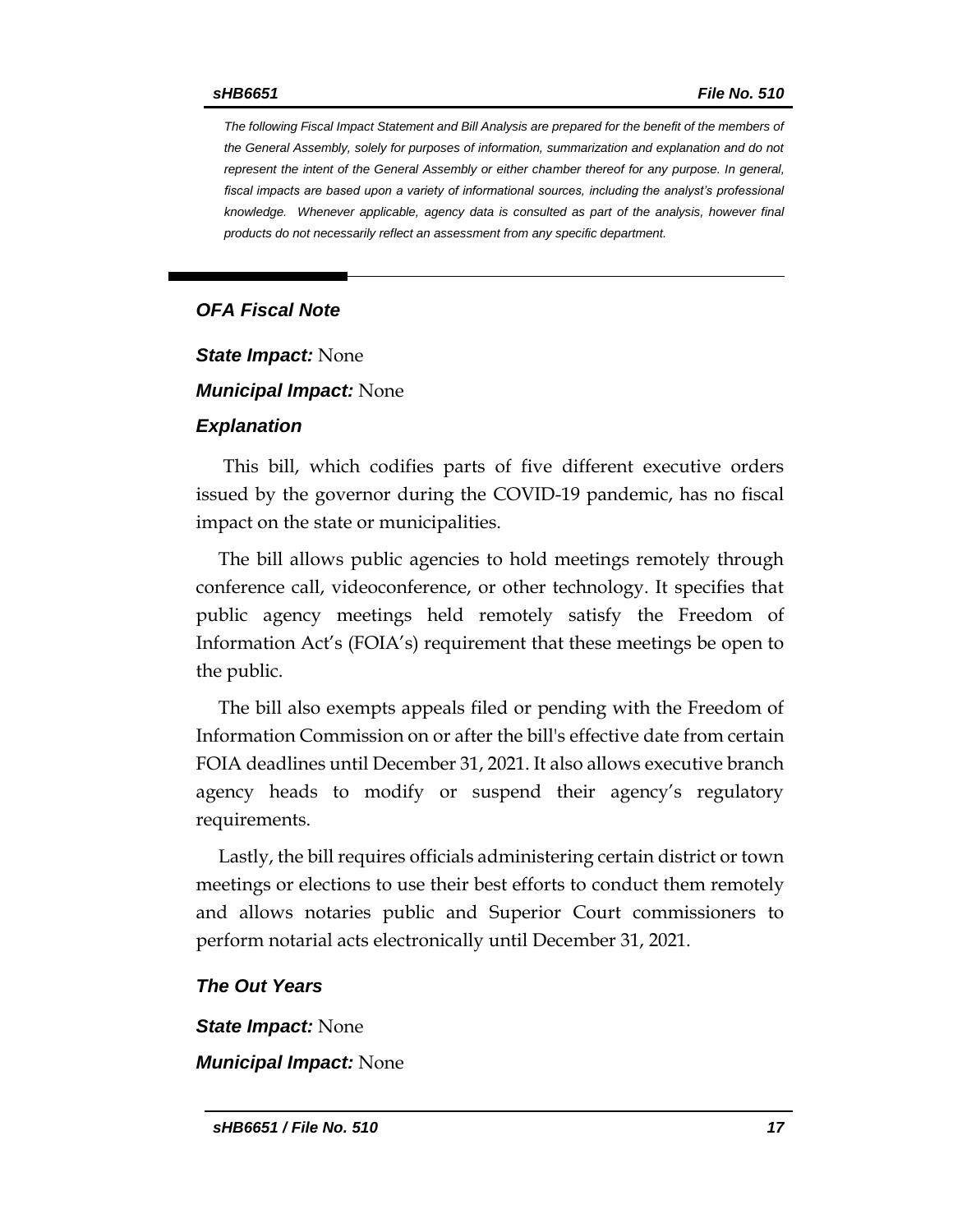### **OLR Bill Analysis sHB 6651**

### *AN ACT RESPONDING TO ISSUES RELATED TO COVID-19 AND GOVERNMENT ADMINISTRATION.*

### **SUMMARY**

This bill codifies parts of five different executive orders issued by the governor during the COVID-19 pandemic related to government administration.

The bill allows public agencies to hold meetings remotely through conference call, videoconference, or other technology. It specifies that public agency meetings held remotely in compliance with its requirements satisfy the Freedom of Information Act's (FOIA's) requirement that these meetings be open to the public. It makes numerous conforming changes, including allowing public agencies to go into executive session during a remote meeting for the same reasons that they may do so for an in-person meeting (e.g., to discuss pending litigation).

Additionally, the bill exempts appeals filed or pending with the Freedom of Information Commission (FOIC) between the bill's effective date and December 31, 2021, from certain FOIA deadlines. It also allows executive branch agency heads, within these same dates, to modify or suspend any of their agency's regulatory requirements as they deem necessary to protect the public health and reduce COVID-19's spread (§ 7). (The latter provision codifies Executive Order 7QQ (§ 6), which the governor issued on May 20, 2020, effective for the duration of the declared public health and civil preparedness emergencies.)

The bill requires officials administering certain district or town meetings or elections to use their best efforts to conduct them remotely. Generally, this applies to meetings or elections scheduled to occur from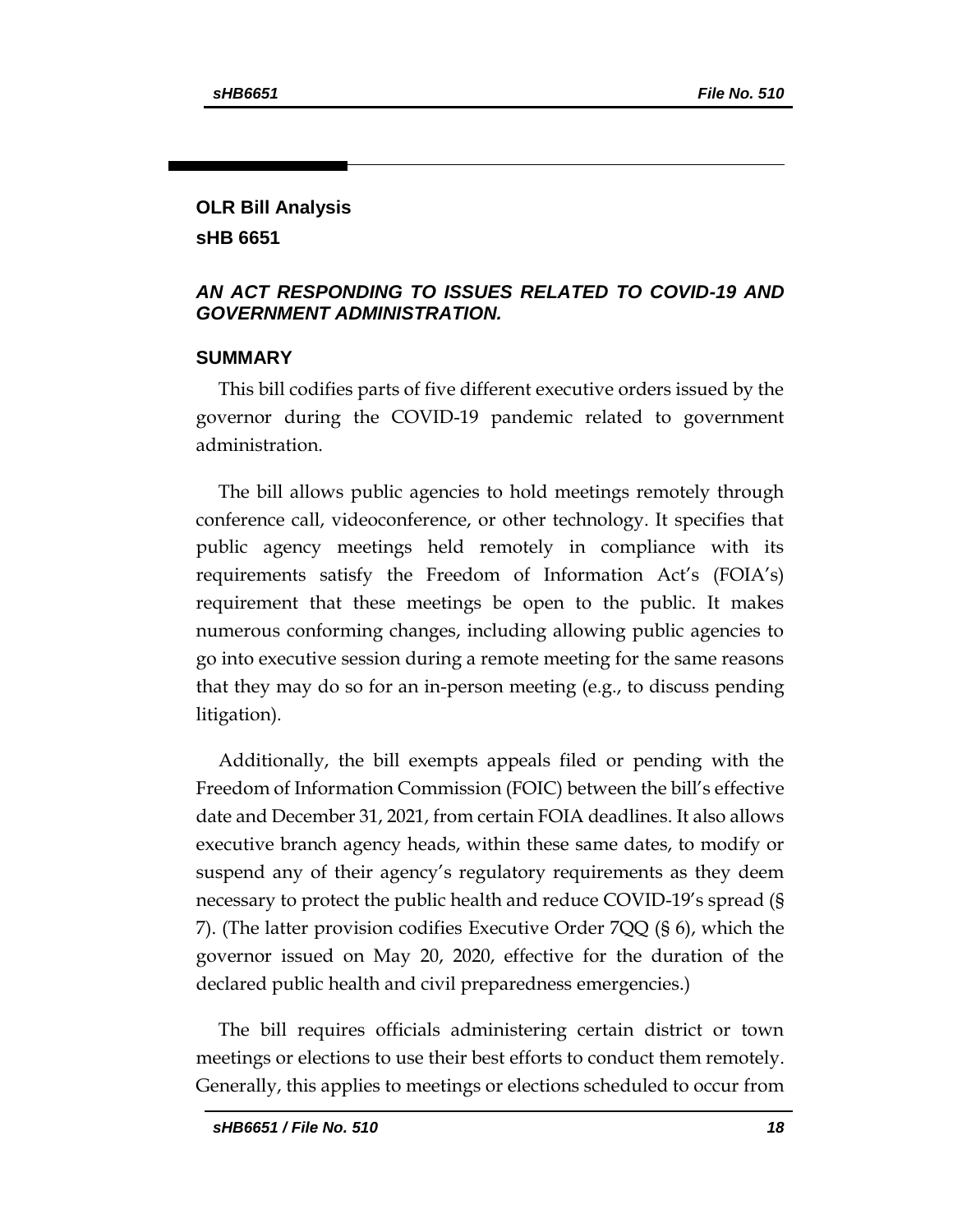July 1, 2021, through December 30, 2021, to appoint officials to local or regional offices and boards.

The bill also allows notaries public and Superior Court commissioners (collectively, "notaries") to perform notarial acts electronically until December 31, 2021. It requires notaries who do so to (1) use an electronic device or process that allows a notary and a remotely located individual to communicate with each other simultaneously by sight and sound and (2) comply with specified requirements.

Lastly, the bill makes technical changes.

EFFECTIVE DATE: Upon passage

## **§§ 1-5 — REMOTELY HELD MEETINGS**

Under current law, FOIA's definition of "meeting" includes those held by electronic equipment, but it does not explicitly authorize, or establish procedures for, telephone or other remotely held meetings (see BACKGROUND).

The bill explicitly allows remotely held meetings under FOIA, subject to specified conditions. (In doing so, it codifies Executive Order 7B (§ 1), which the governor issued on March 14, 2020, effective for the duration of the declared public health and civil preparedness emergencies.)

The conditions are as follows:

- 1. The public must be able to view or listen to the meeting (other than executive sessions) in real-time through telephone, video, or other technology.
- 2. With the exception of an executive session, the meeting must be recorded or transcribed, with the recording or transcript posted on the agency's website within seven days after the meeting and made available in the agency's office within a reasonable period of time. (The bill does not specify a deadline for making the recording or transcript available in the office.)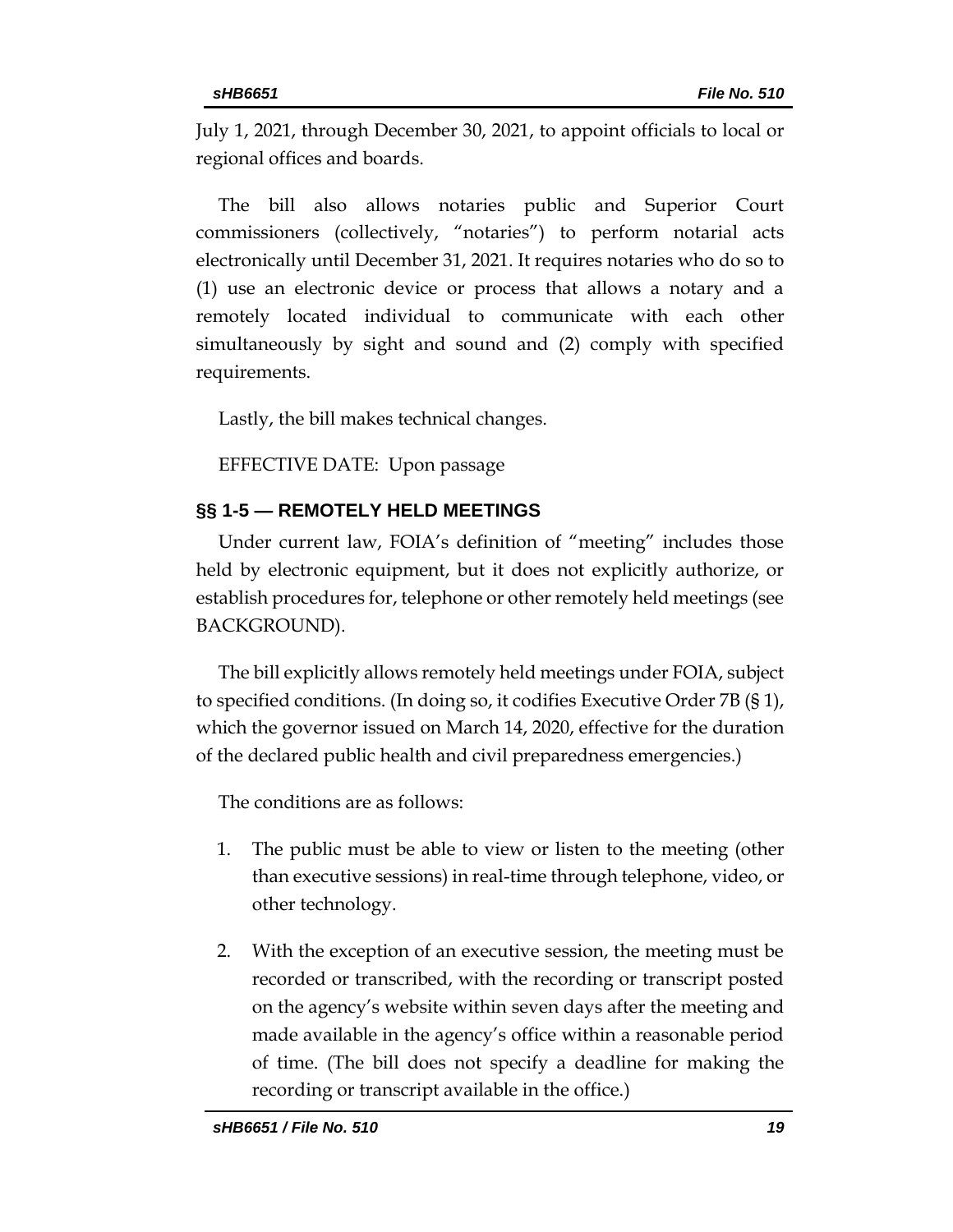- 3. The meeting notice and agenda must be posted on the agency's website and include information about how the public can access the meeting and what technology it will use.
- 4. Materials relevant to the agenda must be (a) submitted to the agency at least 24 hours before the meeting and (b) posted on the agency's website for inspection before, during, and after the meeting.
- 5. Exhibits submitted by the public must, to the extent feasible, be (a) submitted to the agency at least 24 hours before the meeting and (b) posted on the agency's website for inspection before, during, and after the meeting.
- 6. Meeting participants must state their name and title (if applicable) each time before speaking.

The bill requires that agendas for remotely held meetings comply with FOIA's existing deadlines for making meeting agendas (e.g., posted at least 24 hours in advance of a regular meeting). Current law requires public agencies, other than those of political subdivisions (e.g., municipalities), to post meeting minutes on their website within seven days after the meeting. The bill subjects public agencies of political subdivisions to the online posting requirement for any remotely held meetings.

# *Notices of a Special Meeting*

The bill allows notices of a special meeting to be electronically sent to a public agency's members rather than delivered to their homes as current law requires. Current law also allows members to waive delivery of the notice by filing a written waiver with the agency's clerk or secretary. The bill allows members to submit these waivers electronically. (A special meeting is one that is held to consider business that (1) was unforeseen when scheduling regular meetings and (2) should be addressed before the next regular meeting.)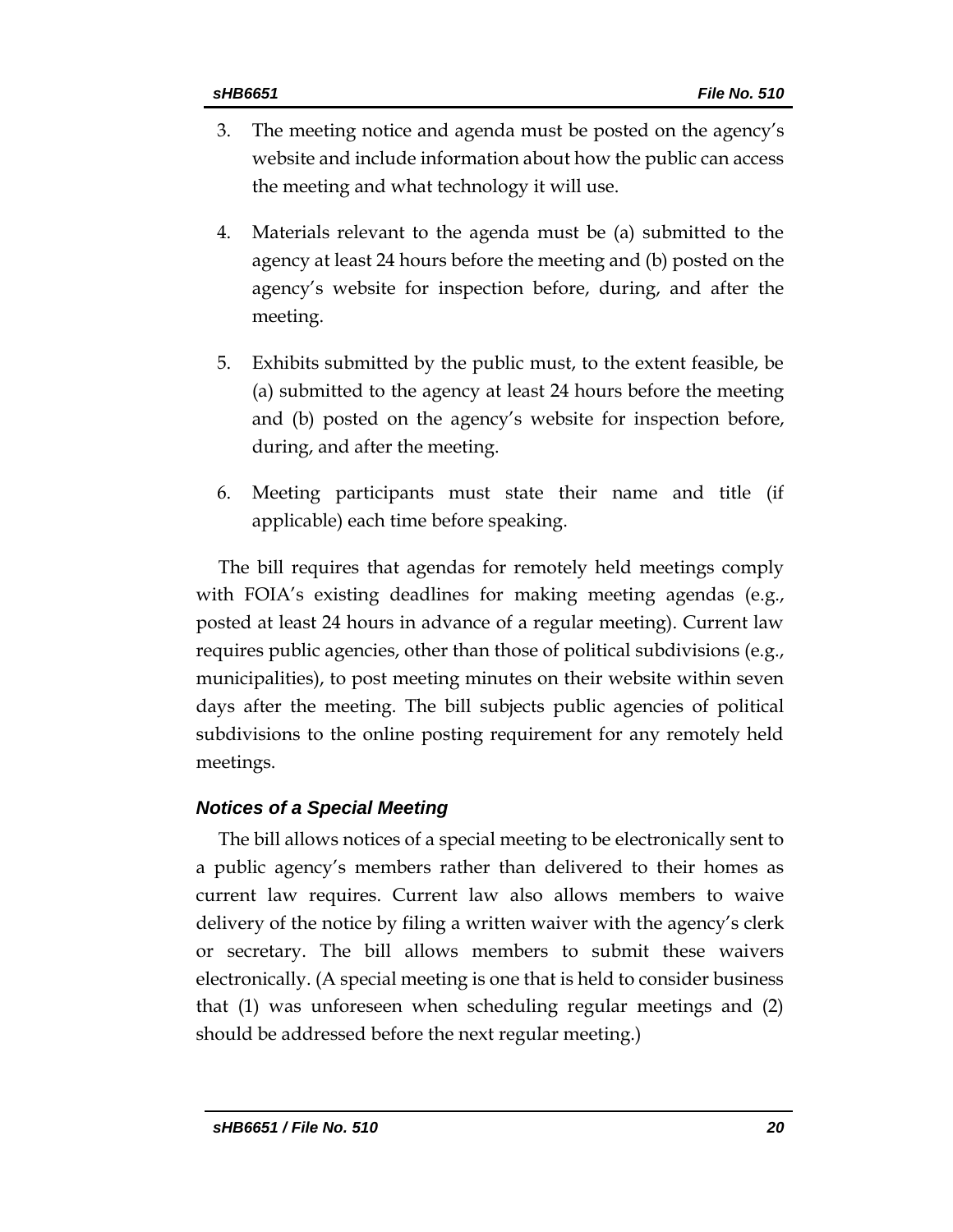#### *Notices of Adjournment*

The bill also allows public agencies, when a remote meeting is adjourned because all members are absent, to post a notice of adjournment in a conspicuous place on their websites. Current law requires that this notice be posted on or near the door of the meeting's location.

#### **§ 6 — FOIC DEADLINES**

By law, a person alleging a FOIA violation generally must appeal to FOIC within 30 days after being denied a right conferred by FOIA (e.g., inspecting or copying public records or attending a public agency's meeting). FOIC must hear and decide the appeal within one year after its filing date.

The bill establishes deadline exemptions for appeals filed or pending on or after its effective date until December 31, 2021. Specifically, it exempts (1) appeals filed within this timeframe from both the filing deadline and FOIC's adjudication deadline and (2) appeals pending within this timeframe from FOIC's adjudication deadline.

(This section codifies Executive Order 7M (§ 2), which the governor issued on March 25, 2020, effective for the duration of the declared public health and civil preparedness emergencies.)

#### **§ 8 — MEETINGS TO APPOINT LOCAL OR REGIONAL OFFICIALS**

The bill requires officials administering certain district or town meetings or elections to use their best efforts to conduct the meeting or election remotely and implement measures to safeguard the integrity of the process. It applies to municipalities where (1) a town meeting, annual town meeting, district meeting, or election is the authority for appointing or electing members or officials to any municipal or regional governmental office, board, agency, commission, or quasi-municipal corporation and (2) the appointments require that a district or town meeting or election be held that is scheduled to occur from July 1, 2021, through December 30, 2021.

Under the bill, if the officials determine that the meeting or election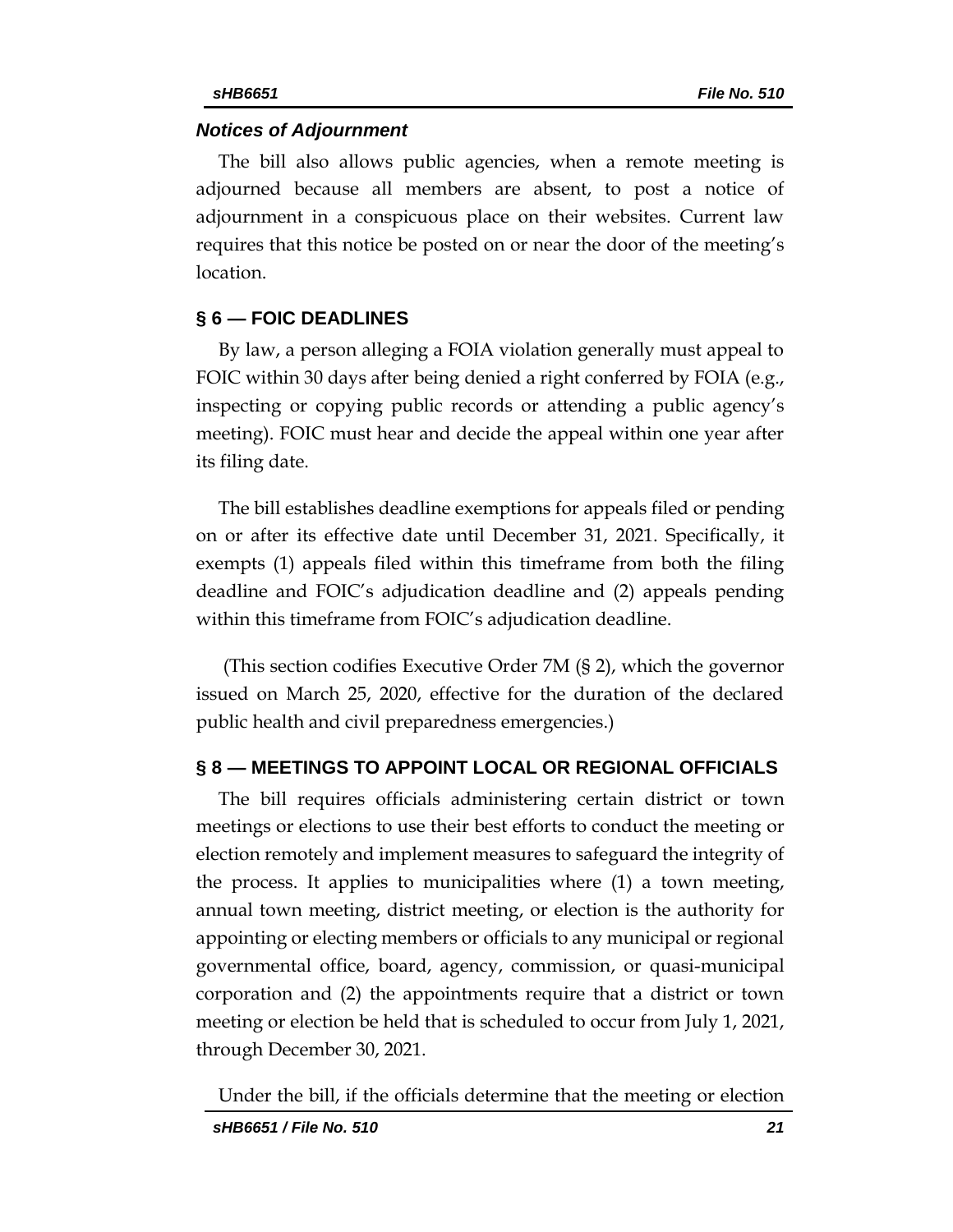cannot be conducted safely and accurately by remote means, then they must take all reasonable measures to protect public health (e.g., conduct the meeting or election in a way that significantly reduces the COVID-19 transmission risk).

(This section codifies Executive Order 7OO (§ 1), which the governor issued on May 14, 2020, effective for the duration of the declared public health and civil preparedness emergencies.)

# **§ 9 — REMOTE NOTARIZATION**

Current law does not permit remote notarization in Connecticut. For example, it defines "acknowledgement" as "a notarial act in which a notary public certifies that a signatory…has admitted, in the notary's presence, to having signed a document for its stated purpose" (CGS § 3- 94a(1)).

The bill instead allows remote notarizations until December 31, 2021, subject to the following requirements:

- 1. A signatory who is not personally known to the notary must present satisfactory evidence of identification while communicating with the notary and may not transmit it before or after the transaction (evidence of identification includes two specified forms of ID or an affirmation by a person known to both the notary and signatory).
- 2. The electronic device or process must be capable of recording the complete notarial act.
- 3. The notary must retain a recording of the complete notarial act for at least 10 years.
- 4. The signatory must affirmatively represent that he or she is physically present in Connecticut during the transaction.
- 5. The signatory must transmit to the notary, by fax or electronic means, a copy of the signed document on the same date it was executed.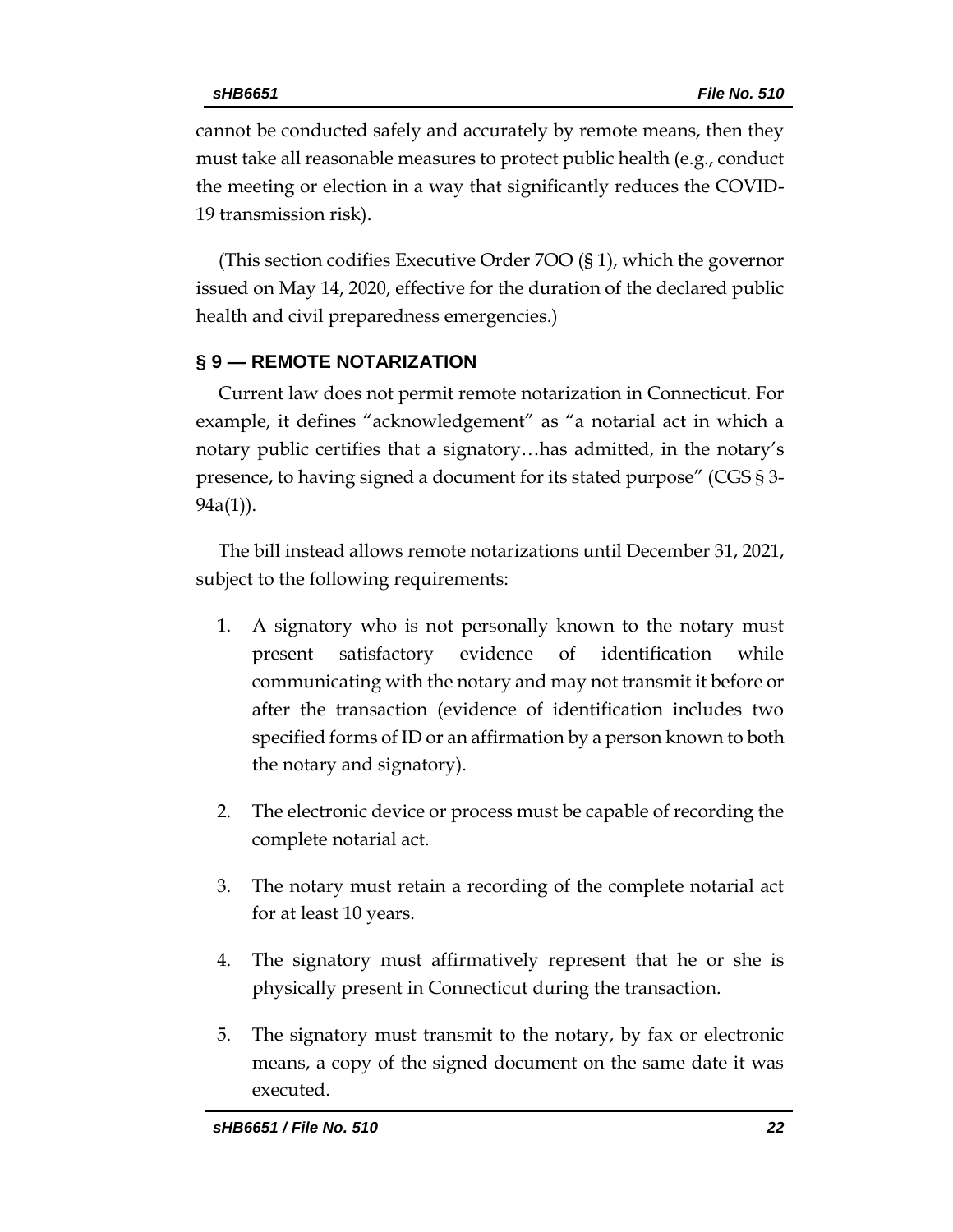- 6. The notary may notarize the transmitted copy and send it back to the signatory by fax or electronic means.
- 7. The notary may repeat the notarization of the original signed document as of its execution date as long as the notary receives the original signed document, together with the electronically notarized copy, within 30 days after the execution date.

Under the bill, only an attorney in good standing and admitted to practice law in Connecticut may remotely administer a self-proving affidavit to a last will or conduct a real estate closing. The bill suspends all witness requirements for notarizations, except for those concerning a last will. It allows witnessing requirements for a last will to be satisfied remotely, using the communication technology described above, if a Superior Court commissioner (generally, an attorney admitted to the Connecticut bar and in good standing) supervises its completion and certifies his or her supervision.

The bill requires town clerks to accept remotely notarized documents for recording on their town's land records. Remotely notarized documents submitted to the clerks for this purpose must be accompanied by a one-page certification confirming the use of remote notarization.

(This section codifies Executive Order 7Q (§ 3), which the governor issued on March 30, 2020, and subsequently extended for the duration of the declared public health and civil preparedness emergencies.)

#### **BACKGROUND**

#### *Related Bills*

sSB 1074, reported favorably by the Government Administration and Elections (GAE) Committee, is identical to this bill.

sSB 183 (File 441), reported favorably by the GAE Committee, authorizes remote meetings under nearly identical conditions as those in the bill.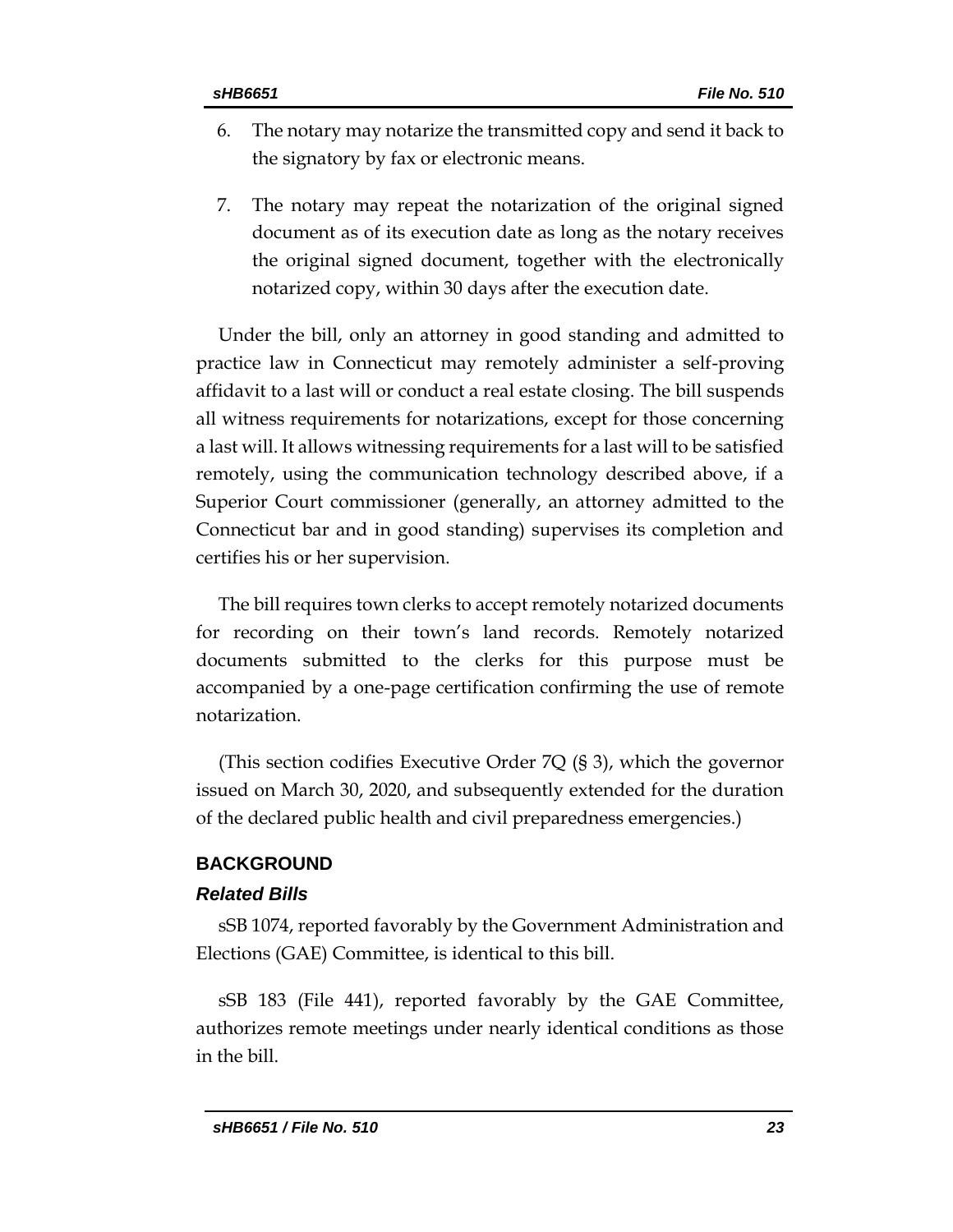sHB 6604 (File 311), reported favorably by the Commerce Committee, allows remote notarization under similar conditions until June 30, 2022.

sHB 6448, reported favorably by the Planning and Development Committee, authorizes remote meetings under similar conditions as those in the bill while also requiring public agencies to make their meetings (including in-person meetings) accessible to the public through electronic equipment.

HB 6641, reported favorably by the Planning and Development Committee, authorizes remote meetings under similar conditions as those in the bill.

# *Telephone Meetings Under FOIA*

Although FOIA currently does not explicitly authorize telephone or other remotely held meetings, its definition of "meeting" includes those held by electronic equipment (CGS § 1-200(2)).

In its only advisory opinion on the subject, FOIC advised that public agencies conducting business over the phone must comply with FOIA's open meeting requirements. According to FOIC, agencies must make sure that the public has "access to the entire proceedings taking place during the course of a meeting."

Specifically, the commission advised that the meeting must comply with at least the following:

- 1. members of the public who want to attend the meeting must be accommodated at a place where the greatest number of participating agency members are located;
- 2. people attending the meeting, including members of the public, must be able to see and inspect copies of any physical or demonstrable materials presented or used; and
- 3. all those attending the meeting, at whatever location, must be able to hear and identify adequately all participants in the proceedings, including individual remarks and votes (Advisory